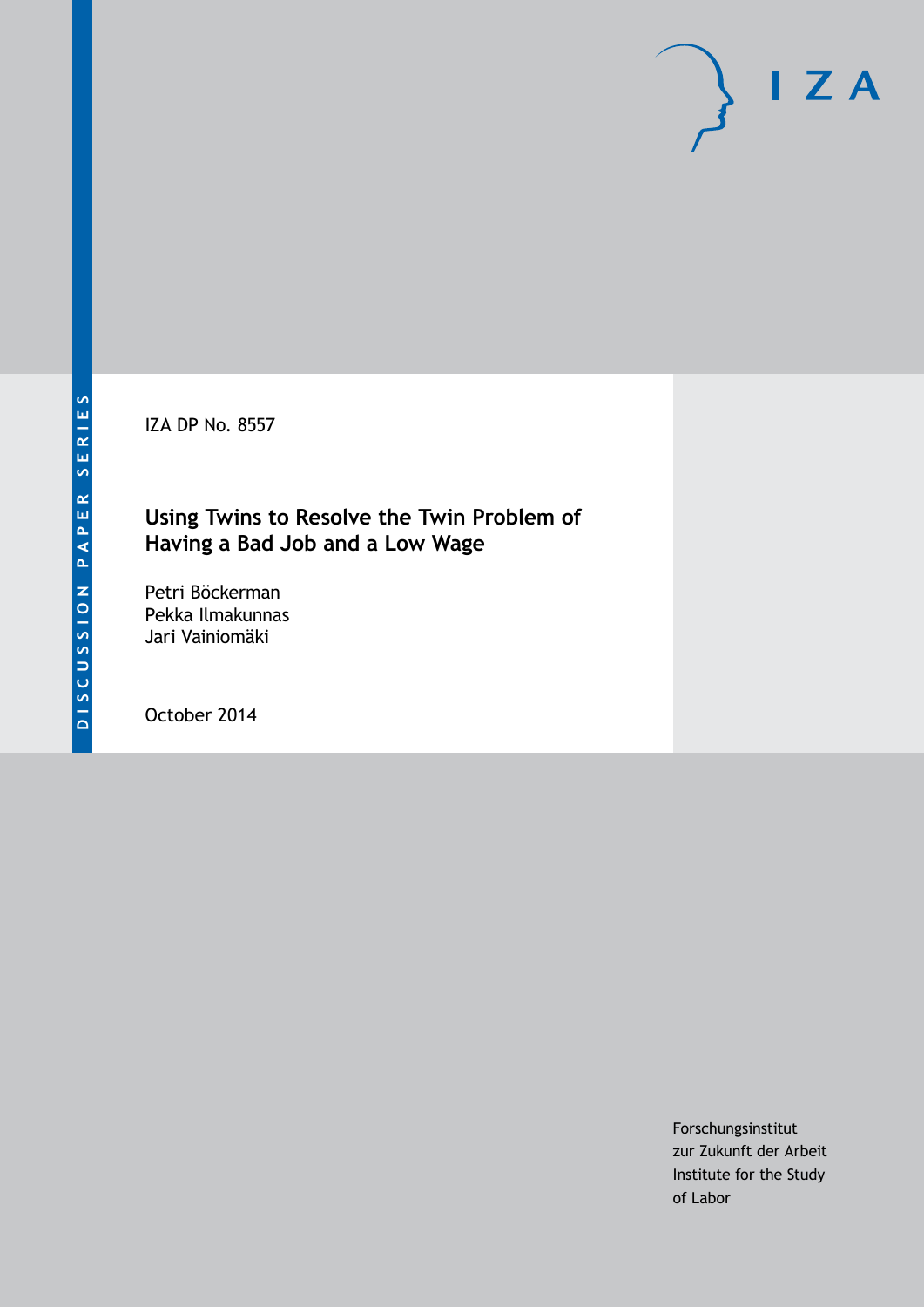# **Using Twins to Resolve the Twin Problem of Having a Bad Job and a Low Wage**

### **Petri Böckerman**

*Turku School of Economics, Labour Institute for Economic Research and IZA*

### **Pekka Ilmakunnas**

*Aalto University School of Business*

### **Jari Vainiomäki**

*University of Tampere*

Discussion Paper No. 8557 October 2014

IZA

P.O. Box 7240 53072 Bonn Germany

Phone: +49-228-3894-0 Fax: +49-228-3894-180 E-mail: [iza@iza.org](mailto:iza@iza.org)

Any opinions expressed here are those of the author(s) and not those of IZA. Research published in this series may include views on policy, but the institute itself takes no institutional policy positions. The IZA research network is committed to the IZA Guiding Principles of Research Integrity.

The Institute for the Study of Labor (IZA) in Bonn is a local and virtual international research center and a place of communication between science, politics and business. IZA is an independent nonprofit organization supported by Deutsche Post Foundation. The center is associated with the University of Bonn and offers a stimulating research environment through its international network, workshops and conferences, data service, project support, research visits and doctoral program. IZA engages in (i) original and internationally competitive research in all fields of labor economics, (ii) development of policy concepts, and (iii) dissemination of research results and concepts to the interested public.

<span id="page-1-0"></span>IZA Discussion Papers often represent preliminary work and are circulated to encourage discussion. Citation of such a paper should account for its provisional character. A revised version may be available directly from the author.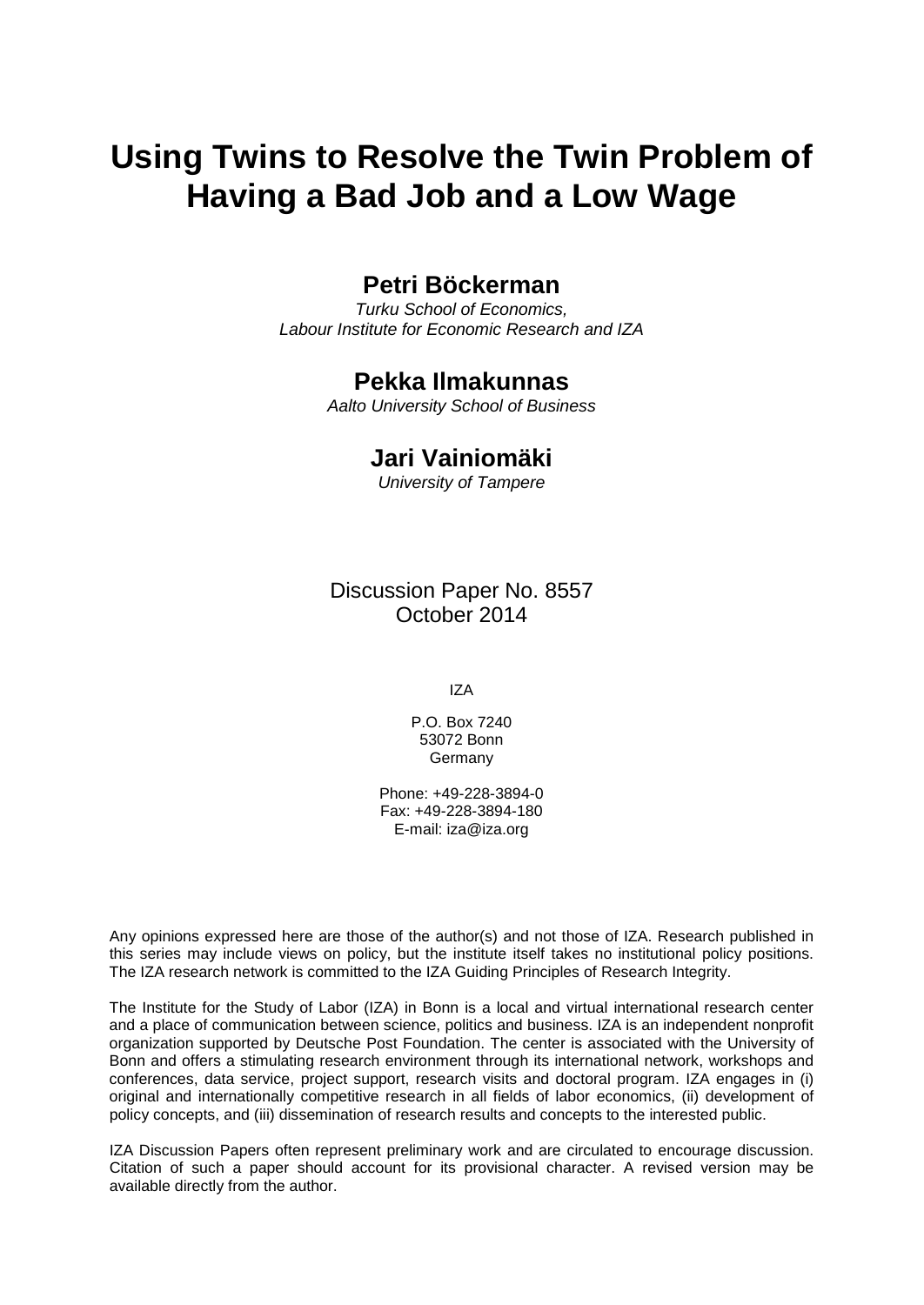IZA Discussion Paper No. 8557 October 2014

# **ABSTRACT**

## **Using Twins to Resolve the Twin Problem of Having a Bad Job and a Low Wage[\\*](#page-1-0)**

We use data on twins matched to register-based information on earnings to examine the long-standing puzzle of non-existent compensating wage differentials. The use of twin data allows us to remove otherwise unobserved productivity differences that were the prominent reason for estimation bias in the earlier studies. Using twin differences we find evidence for positive compensation of adverse working conditions in the labor market.

JEL Classification: J28, J31

Keywords: compensating differentials, earnings, unobserved ability, productivity

Corresponding author:

Petri Böckerman Labour Institute for Economic Research Pitkänsillanranta 3A FI-00530 Helsinki Finland E-mail: [petri.bockerman@labour.fi](mailto:petri.bockerman@labour.fi)

We would like to thank seminar participants at the Finnish Economic Association XXXVI Annual Meeting (Kuopio, 2014) and XXXI Summer Seminar for Economists (Jyväskylä, 2014) for comments. The data used in this study are confidential. To obtain access to the data, please contact the Research Services unit of Statistics Finland, FI-00022, Finland, [tutkijapalvelut@stat.fi.](mailto:tutkijapalvelut@stat.fi) The computer programs to generate the results of the study are available from Petri Böckerman. This research has been financially supported by the Jenny and Antti Wihuri Foundation.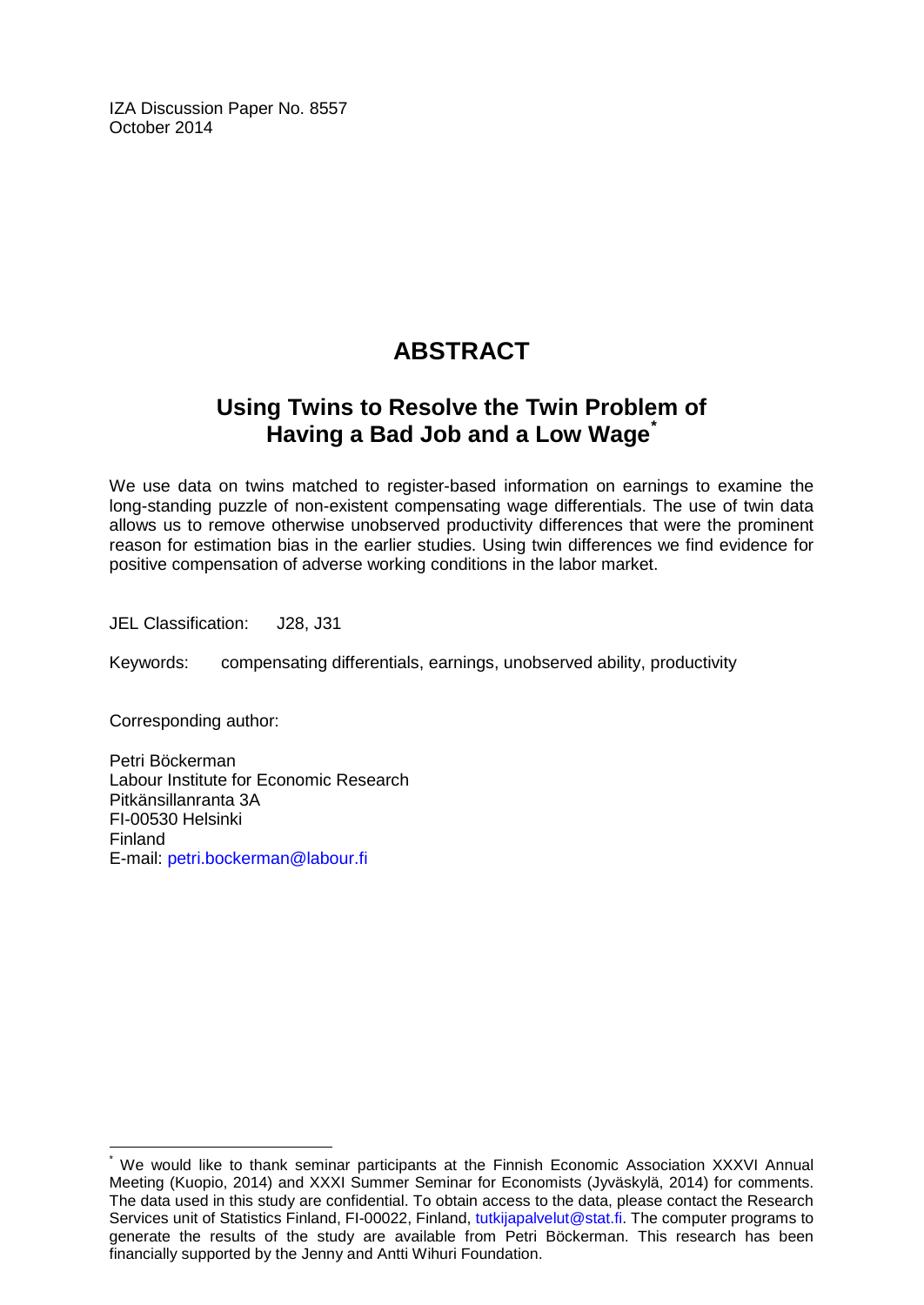#### **1. Introduction**

The idea that adverse working conditions should be compensated in the form of higher pay is an old one. It dates back at least to Adam Smith's Wealth of Nations. Although the notion is intuitively appealing, verifying it has turned out to be difficult. Over the years, empirical research has investigated this issue in various ways, but with conflicting results (see Rosen, 1986, for a survey).

The main approach has been to estimate hedonic wage functions, where earnings are explained by personal characteristics and various indicators for working conditions. In a competitive labor market with differing tastes and technologies, workers with a high distaste for a negative aspect of work are matched with firms that have a low cost of avoiding it, and obtain a low wage. Correspondingly, workers with a lower distaste for a disamenity are matched with firms with a high cost of producing lower levels of it, and obtain a higher pay. This forms the theoretical basis for expecting that estimation of a wage equation augmented with job characteristics would yield estimates of compensating wage differentials.

A variety of different aspects of work have been investigated, including risk of death, physical and mental harms, different hazards, shift work, part-time work, night work, promotion prospects, conflicts etc. Sometimes the analysis is conducted at an aggregate level – for example using industry or occupation as the observation unit – but mostly using individuals as observation units. Even in the latter case the measures of working conditions may be taken from a more aggregate level (firm or occupation). In the most appealing circumstances the analyses use information on the actual working conditions that the workers face (e.g. Duncan and Holmlund, 1983).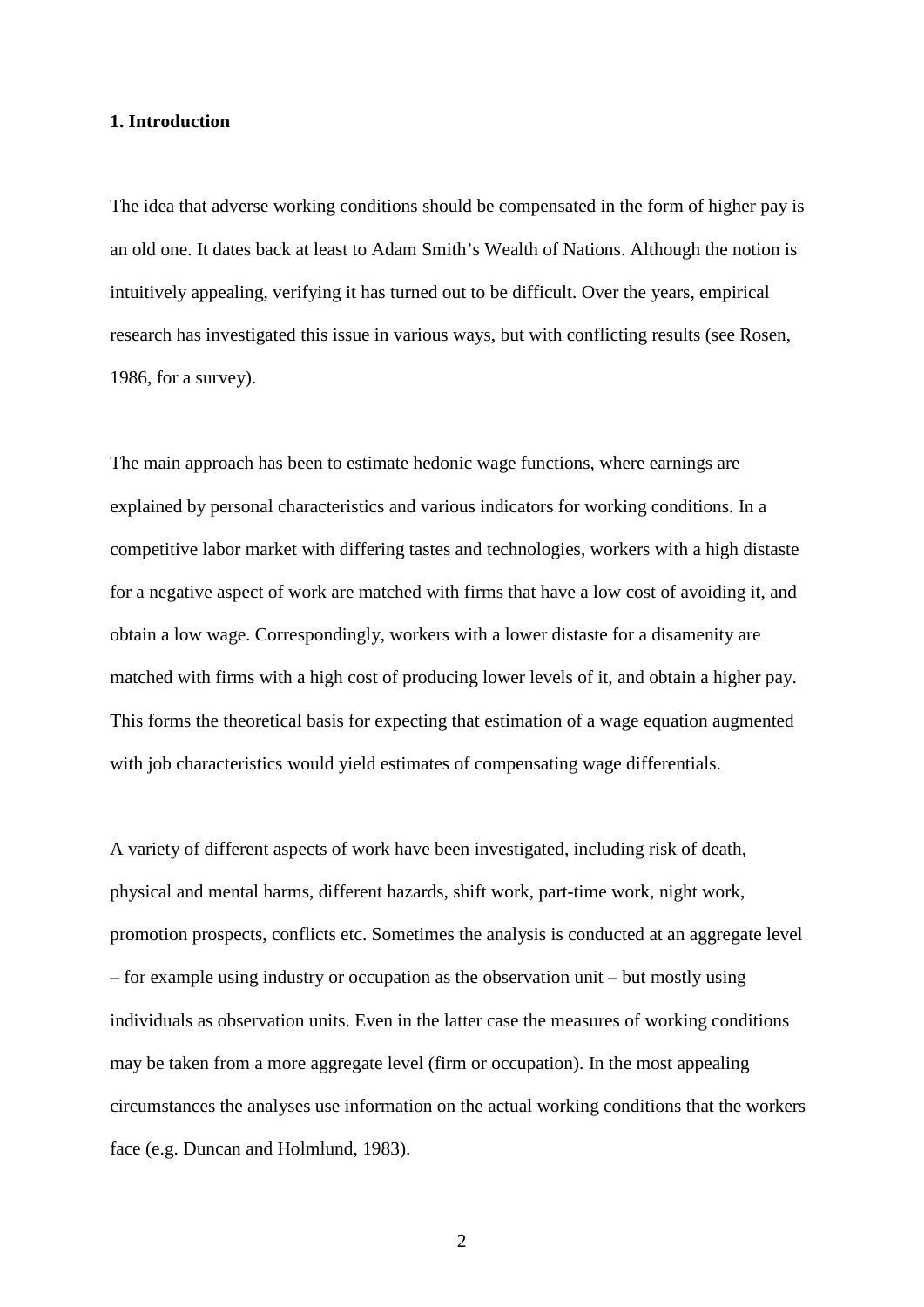The clearest result is that occupations with a high risk of death are better compensated, given the characteristics of the individual (e.g. Dorman and Hagstrom, 1998). However, in many studies no compensating differential has been found or even have negative returns appeared. This finding has initiated work that has aimed to explain the unexpected findings. Hwang et al. (1992) have shown theoretically how unobservable worker productivity differences cause substantial bias in the estimates. Persons who have more human capital (and hence higher productivity) choose jobs with both a higher wage and better working conditions, although with fixed human capital there is a tradeoff between wage and job quality. Hwang et al. (1998) have demonstrated that an additional bias is caused by unobserved productivity differences in the firm side.

If there are unobservable individual characteristics that are correlated with the job characteristics, panel data could be used to eliminate time-invariant unobservables (e.g. Brown, 1980). Another alternative is to account for the endogeneity of the working conditions by using instrumental variables or selection correction (e.g. Garen, 1988). In practice, even these solutions are not always successful. It is difficult to find appropriate instruments that are significantly correlated with working conditions but are otherwise unrelated to earnings. Another issue is measurement error in the working conditions variables. This error may arise for example from the use of aggregate occupational measures, or from the use of self-reported information. Classical measurement errors tend to attenuate the estimates for compensating differentials. Using panel data with differencing has been suggested as a solution (at least partial) to this problem in case of measurement error which is correlated within individual over time (Duncan and Holmlund, 1983).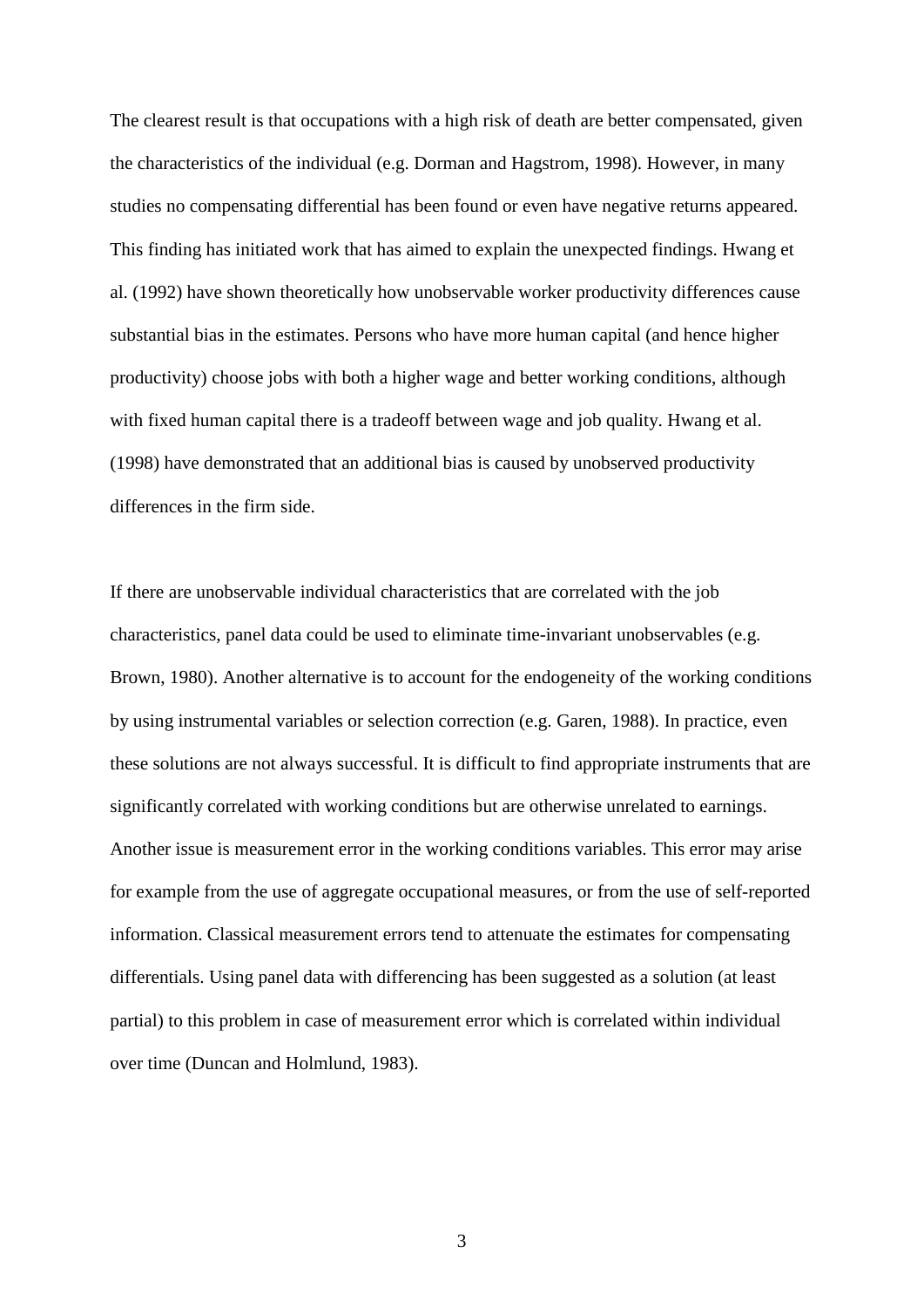Other reasons for not finding compensating differentials (even with panel data) include wage bargaining institutions (e.g. Daniel and Sofer, 1998), or search and other frictions in the labor market (e.g. Manning, 2003). Both make the actual labor markets differ from the competitive markets that underlie the theory of compensating differentials.

We examine compensating differentials using data on twins. When wage differences within pairs of identical twins are explained by within-pair differences in working conditions, the unobservable characteristics that are similar to both twin are eliminated. This approach is an alternative to the use of panel data and purges unobservables that are same within the family, but may be time-varying e.g. by age. The effects are identified for twins who work under different conditions. Using data on identical twins it is possible to account for genetic and other family factors like parental investments that may predispose individuals to both poor working conditions and low earnings.

We use a large sample of Finnish twins born before 1958, who were surveyed in 1975, 1981, and 1990. The surveys include some work-related questions that we use to measure working conditions; assessment of how monotonous the work is, physical demands of the work, and opportunities to influence work content. The data can be linked to register data on the same individuals. We explain earnings from tax registers in 1975 and 1990 by working conditions reported in the surveys. This allows us to control for both time-invariant person-specific unobservables and family-specific, possibly time-varying effects. We find that the results support the idea that pooled OLS estimation and even fixed effect estimation may lead to an underestimation of the wage effects of adverse working conditions. In twin differencing, the estimates increase, and we find compensating differentials for having no influence on work content and for physically demanding work.

4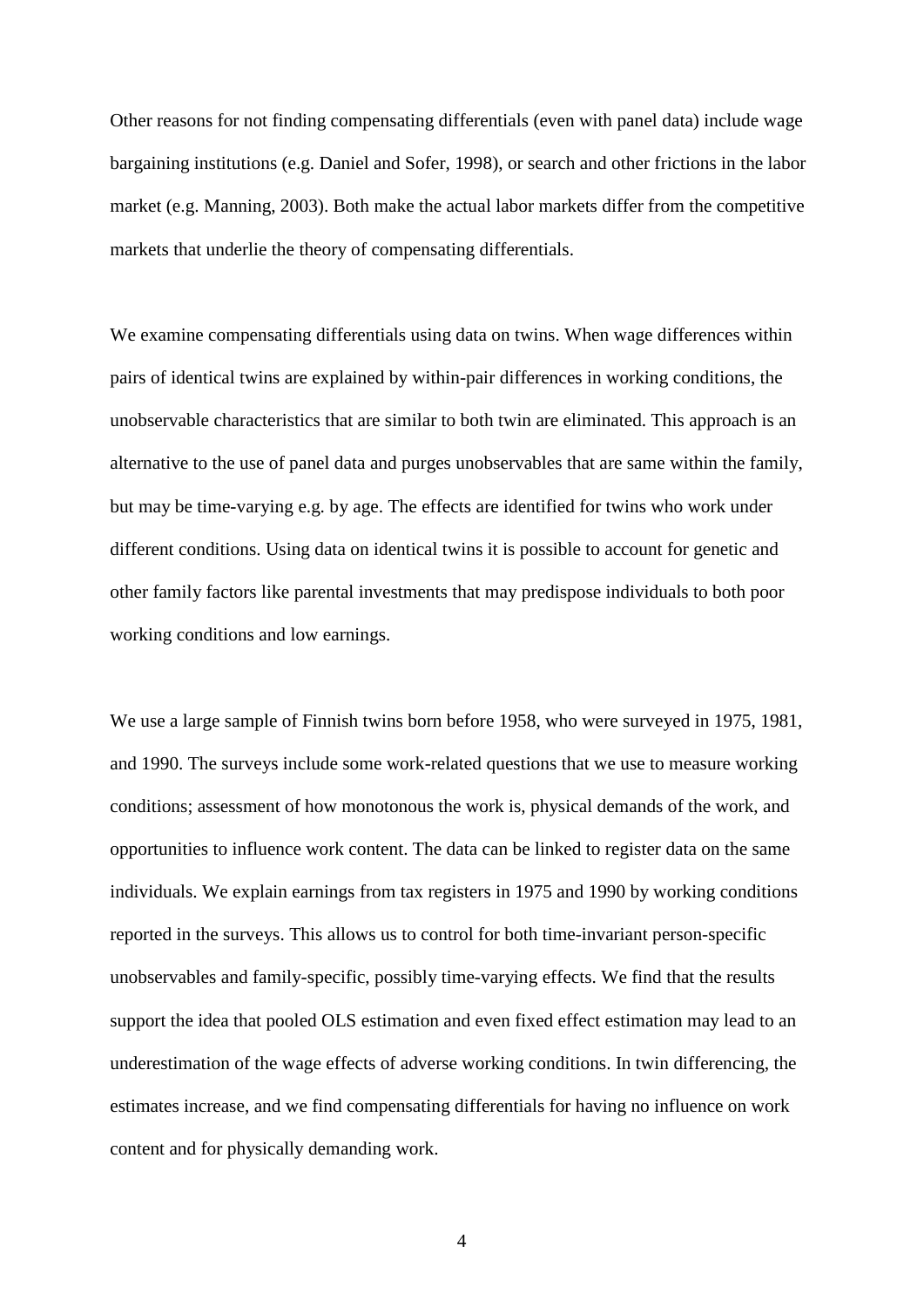The paper unfolds as follows. Section 2 analyzes potential biases arising from measurement errors and autocorrelation of job characteristics and how they can be solved with appropriate differencing using panel data on twins. Section 3 presents our data and Section 4 the estimation results. Section 5 concludes the paper.

#### **2. Econometric issues in estimating compensating wage differentials**

We investigate what factors cause biases in the estimates and how they can be avoided in different types of data sets. To do this, we combine insights from Duncan and Holmlund (1983) on measurement errors of working conditions and from Isacsson (2007) on the use of twin data and panel data to remove unobservables. For ease of exposition we assume that there is only one job characteristic variable and that there are no control variables (or they have been netted out with a prior regression).

#### *2.1 Accounting for unobserved effects using twin data and panel data*

#### Following Isacsson (2007) we assume

$$
y_{ijt} = \beta_0 + \beta_1 J_{ijt} + u_{ijt},
$$
 (1)

where  $y_{ijt}$  is log earnings,  $J_{ijt}$  is job characteristic, *i*=1, 2 denotes individuals within twin pairs, *j*=1, … , *N* denotes twin pairs and *t*=1, … , *T* refers to years. The characteristic *J* is assumed to be a positive aspect, so its return  $\beta_1$  is expected to be negative.

Furthermore, we assume the following structure for the error term:

$$
u_{ijt} = \gamma_t A_{ij} + e_{ijt}, \qquad (2)
$$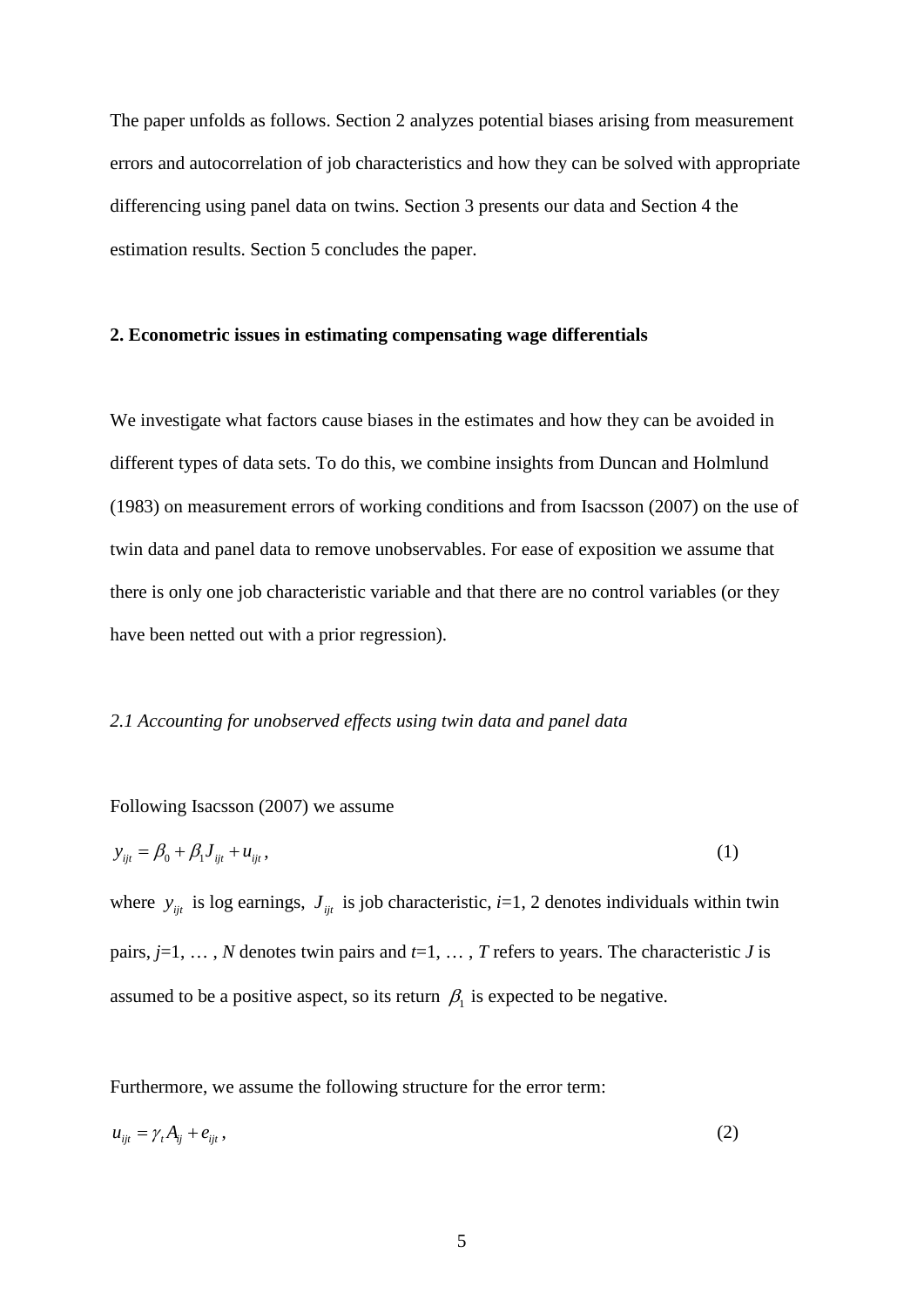where  $A_{ij}$  is an individual-specific, time-invariant unobserved characteristic ("ability").  $\gamma_i$  is the return to unobserved ability, which we allow to vary over time (e.g. because of increasing skill bias). Isacsson (2007) allows the ability term to change over time, but assumes the change to be the same for both twins. Our formulation is slightly more general and can be justified as allowing the return to unobserved ability to change over time similarly to the return to education.

It is well known that the cross-section OLS estimate is biased if  $A_{ii}$  correlates with  $J_{ii}$ . For example, negative compensating differential for a job amenity is biased towards zero if the more productive (able) persons choose more amenable jobs. The estimate can even turn positive. This is the unobserved productivity (human capital) bias in estimating compensating differentials stressed e.g. in Brown (1980), Duncan and Holmlund (1983) and Hwang et al. (1992).

Panel data fixed effects (time difference) estimator is obtained by using OLS for the equation

$$
y_{ijt} - y_{ijs} = \beta_1 (J_{ijt} - J_{ijs}) + (\gamma_t - \gamma_s) A_{ij} + (e_{ijt} - e_{ijs}), \qquad t > s
$$
 (3)

If  $s = t-1$ , this is the first-difference (FD) model, otherwise the long difference model. This yields consistent estimates for  $\beta_1$  only if ability-related wage growth components are not correlated with the changes in job characteristics. However, if more able persons' higher wage growth ( $(\gamma_t - \gamma_s)A_{ij} > 0$ ) leads them to choose better job conditions ( $(J_{ijt} - J_{ijs}) > 0$ ), the compensating differential estimate  $\beta_1^{FD}$  is biased towards zero. The standard panel data assumption is that the return to ability is constant over time,  $(\gamma_t - \gamma_s) = 0$ , which eliminates the bias.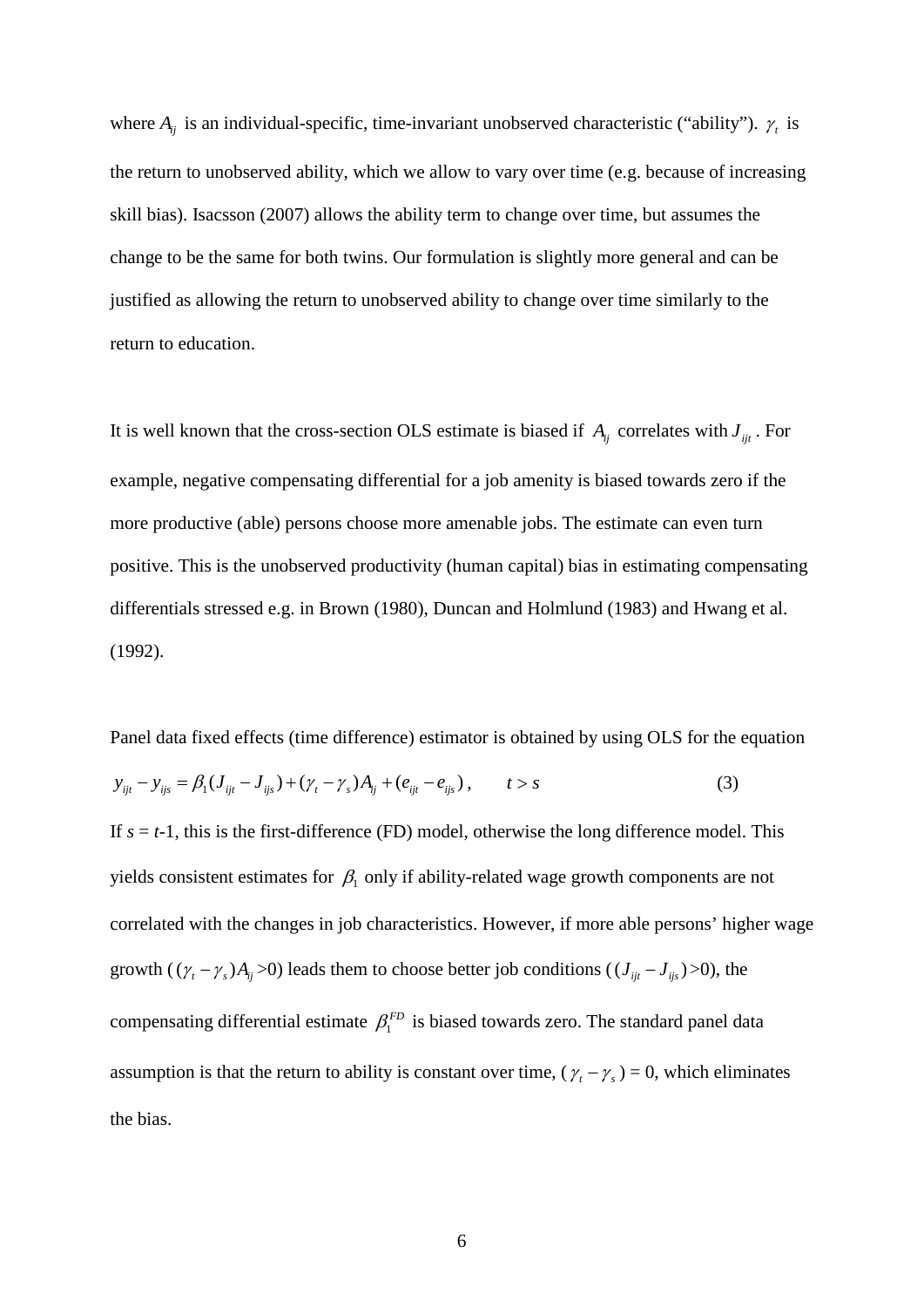A fixed effects estimator based on twin data (twin differences) is given by

$$
y_{1ji} - y_{2ji} = \beta_1 (J_{1ji} - J_{2ji}) + \gamma_t (A_{1j} - A_{2j}) + (e_{1ji} - e_{2ji})
$$
\n(4)

It is a standard assumption that the unobserved ability is equal for identical (MZ) twins,  $A_{1j}$  =  $A_{2j}$ , because they share exactly the same genes and they are usually brought up in the same family environment and they usually also share the same peer group in their youth. This assumption yields consistent estimates for compensating differentials  $\beta_1$  for MZ twins, because the ability term is eliminated due to twin-differencing. However, for DZ twins and other siblings the compensating differentials estimates are biased towards zero if twindifferences in ability correlate positively with twin-differences in job amenities.

A Difference-in-Differences (time difference – twin difference) estimator is obtained from  
\n
$$
(y_{1ji} - y_{1js}) - (y_{2ji} - y_{2js}) = \beta_1 [(J_{1ji} - J_{1js}) - (J_{2ji} - J_{2js})] + (\gamma_t - \gamma_s)(A_{1j} - A_{2j})
$$
  
\n $+ [(e_{1ji} - e_{1js}) - (e_{2ji} - e_{2js})]$   
\nThe DiD estimator removes the ability effects only if the ability related wage growth  
\ncomponents are fixed within twin pairs (i.e. pair specific). This prevails, for example, if  $A_{1j} = A_{2j}$  for MZ twins. Otherwise, e.g. for DZ twins, a downward bias remains even in DiD  
\nestimation, if the twin with higher wage growth is experiencing larger improvement in job  
\namenity over time.

Isacsson (2007) assumes the following structure for the ability term:

$$
A_{ijt} = f_j + g_{ij} + h_j t \tag{6}
$$

In this case the wage growth component  $h_i(t-s)$  is the same for both twins in the twin pair, so it is eliminated by twin-differencing. The twin-difference in individual-specific effects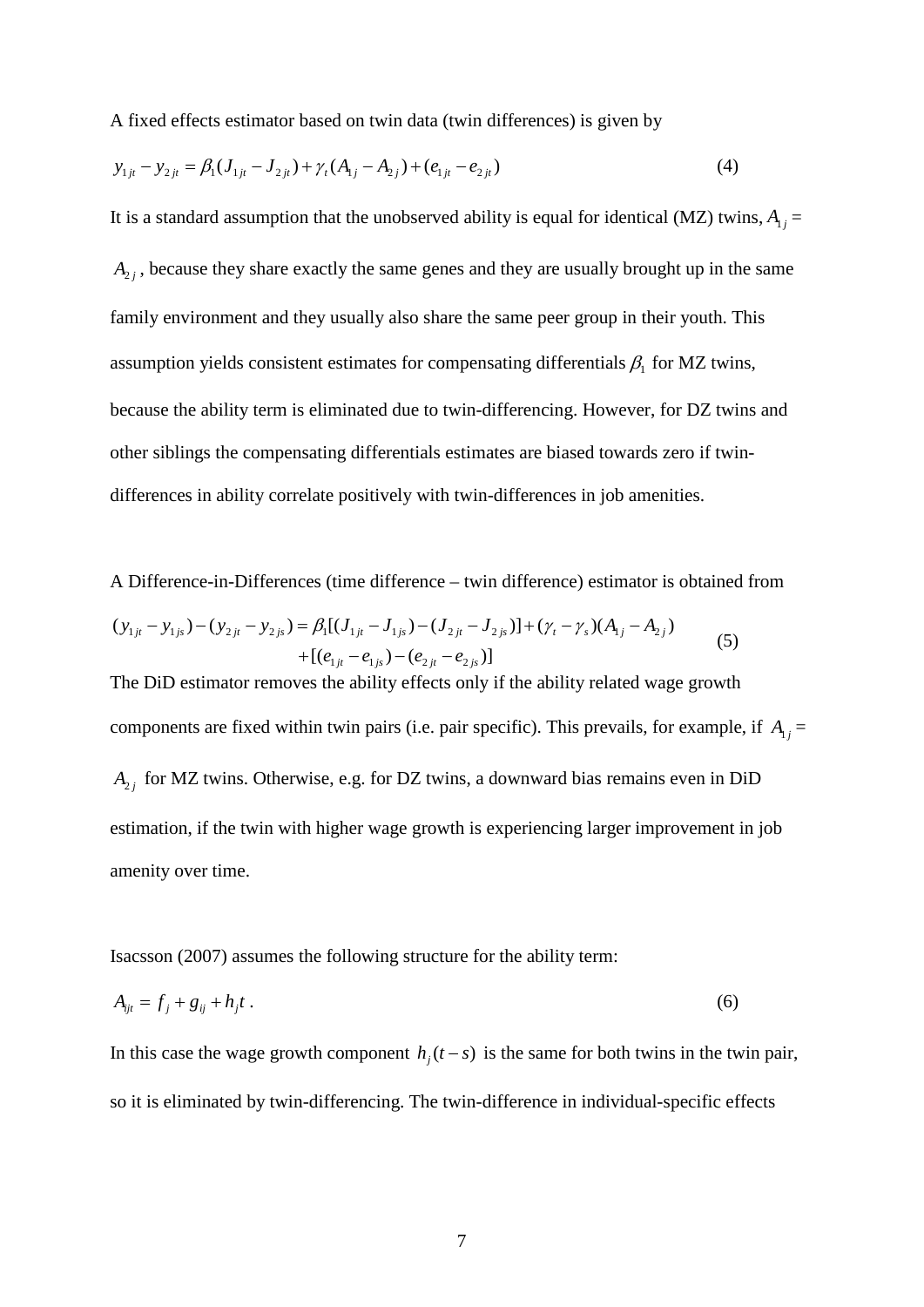$\Delta g_i = g_{1i} - g_{2i}$  is time-invariant, so it is eliminated by time-differencing in the DiD estimator. In this case DiD is consistent (unbiased).

Our formulation is slightly more general and clarifies the central assumption for the consistency of DiD. The wage growth component  $(\gamma_t - \gamma_s)A_{ij}$  must be pair-specific, not individual-specific, for the DiD to be consistent. Our formulation allows for wage growth to be different for the two twins in general, but making the equal ability assumption for the MZ twins, wage growth turns out to be the same for the twins. Thus, the wage growth term is eliminated in the DiD estimation, and thereby the ability bias is avoided. But it remains, for example, for DZ twins. The DiD for MZ twins is therefore unbiased with the standard assumption of equal ability within MZ twin pairs.

#### *2.2 Measurement error bias with correlated errors and job characteristics*

Assume that job characteristics are measured with error (the individual and pair indexes are not shown for simplicity)

$$
J_t^* = J_t + \varepsilon_t, \tag{7}
$$

where  $\varepsilon$  *t* is measurement error,  $J_t^*$  is the observed job characteristic and  $J_t$  is the true job characteristic.

Assuming that random measurement error is not correlated with true job characteristic *J* or with ability *A*, the cross-section OLS is (further) biased towards zero due to the well-known attenuation bias. The bias towards zero is increasing in the noise-to-signal ratio. It is often assumed that differencing increases the bias to the extent that the noise-to-signal ratio is higher compared to cross-section OLS.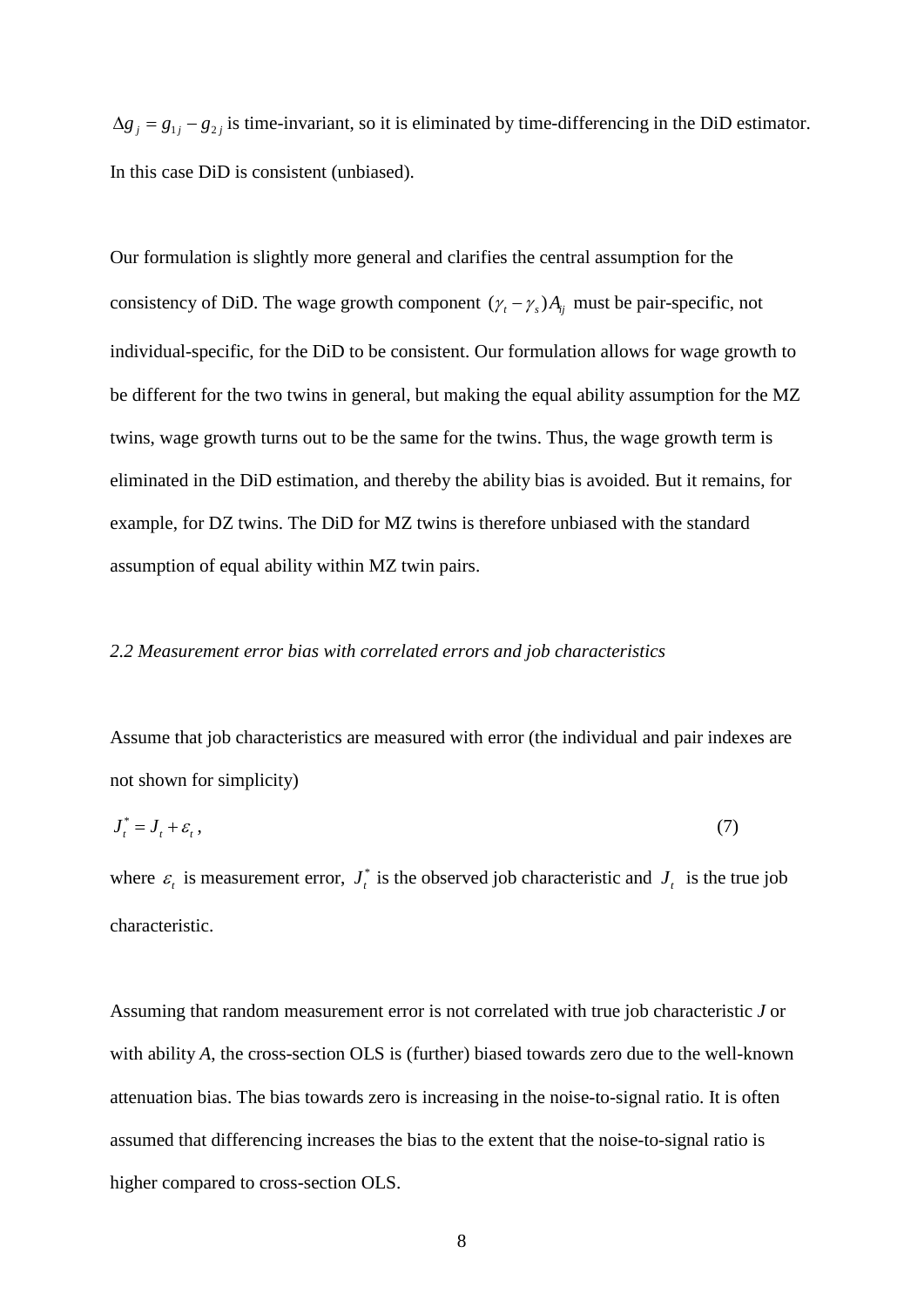Next we allow for the measurement error to be correlated over time using the same *s* period lag in the correlation structure as in the time differencing above

$$
\varepsilon_t = \rho_{\varepsilon} \varepsilon_s + v_t, \tag{8}
$$

where  $v_t \approx i.i.d(0, \sigma_v^2)$ . It can then be shown that for  $0 \le \rho_s \le 1$ ,

$$
\text{var}(\Delta \varepsilon_t) = \frac{2\sigma_v^2}{1 + \rho_\varepsilon},\tag{9}
$$

where we have used 2  $var(\varepsilon_t) = var(\varepsilon_s) = var(\varepsilon) = \frac{\sigma_v}{1 - \rho_{\varepsilon}^2}$  $\varepsilon_t$ ) = var $(\varepsilon_s)$  = var $(\varepsilon)$  =  $\frac{\sigma_v^2}{1-\rho_s^2}$ .

Furthermore, we assume that the true job characteristics may also be correlated. With unchanged preferences for working conditions, and unchanged market price for job amenities, an individual's optimum wage-amenity combination should be stable over time, captured here by high autocorrelation (again, we use lag *s* in the correlation structure)

$$
J_t = \rho_J J_s + w_t, \tag{10}
$$

where  $w_t \approx i.i.d(0, \sigma_w^2)$ . Then, analogously to measurement error, we get

$$
\text{var}(\Delta J_t) = \frac{2\sigma_w^2}{1+\rho_J} \tag{11}
$$

Using this and the previous result for measurement error to rewrite the noise-to-signal ratio, we obtain for the probability limit of the FE (time difference) estimate of compensating differential

$$
\text{plim } \beta_1^{FE} = \frac{\beta_1}{1 + \text{var}(\Delta \varepsilon_t) / \text{var}(\Delta J_t)} = \frac{\beta_1}{1 + \frac{(1 + \rho_J)\sigma_v^2}{(1 + \rho_\varepsilon)\sigma_w^2}}
$$
\n
$$
\tag{12}
$$

This formulation implies that the bias in the estimate towards zero is larger, *ceteris paribus,* if

1)  $\sigma_v^2$  increases (there is more measurement error)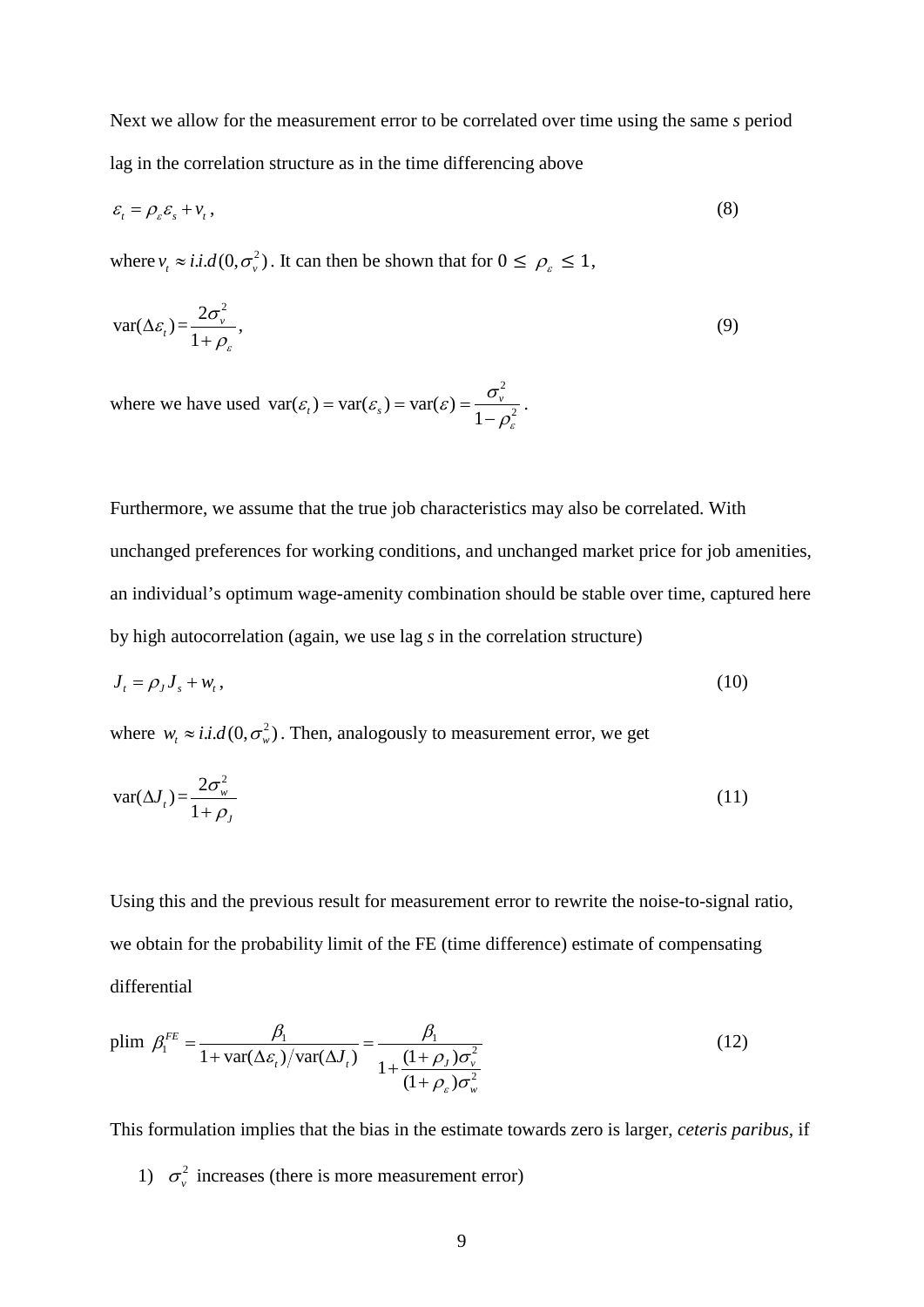- 2)  $\sigma_w^2$  decreases (there is less idiosyncratic variation in true *J*)
- 3)  $\rho_I$  increases (true *J* is more highly correlated, i.e. more persistent)
- 4)  $\rho_{\varepsilon}$  decreases (measurement error is less correlated, i.e. less persistent)

As noted by Duncan and Holmlund (1983), if individuals have a tendency to persistently over- or underestimate their working conditions in surveys, the job characteristics measures are strongly correlated over time. Time-differencing this time-invariant measurement error component out reduces measurement error bias. However, it does not disappear even in the case of perfect autocorrelation, as claimed by Duncan and Holmlund (1983).<sup>1</sup>

Note that high correlations in signal and measurement error have opposing effects on the bias. Persistence in measurement error improves, but persistence in signal worsens the consistency of the fixed effects estimate for compensating differential. The latter effect arises because the variation in the differenced explanatory variable is reduced by persistence in working conditions over time. However, using very long differences may lower the autocorrelation in *J*.

We use the job characteristics as indicator variables. The following results apply to the measurement error (classification error) in this case (Freeman, 1984)

plim 
$$
\beta_1^{OLS} = \beta_1 (1 - p_{10} - p_{01}) \frac{\text{var}(J_t)}{\text{var}(J_t^*)}
$$
 (13)

plim 
$$
\beta_1^{FE} = \beta_1 (1 - p_{10} - p_{01}) \frac{\text{var}(\Delta J_t)}{\text{var}(\Delta J_t^*)}
$$
 (14)

<span id="page-11-0"></span><sup>&</sup>lt;sup>1</sup> Duncan and Holmlund (1983, p. 371) argue that "... in the special case with 'perfect' autocorrelation ( $\rho=1$ ), the OLS estimate is consistent." However, in this case  $\text{var}(\Delta \varepsilon) = \sigma_v^2$ , so the signal-to-noise ratio does not disappear from (12).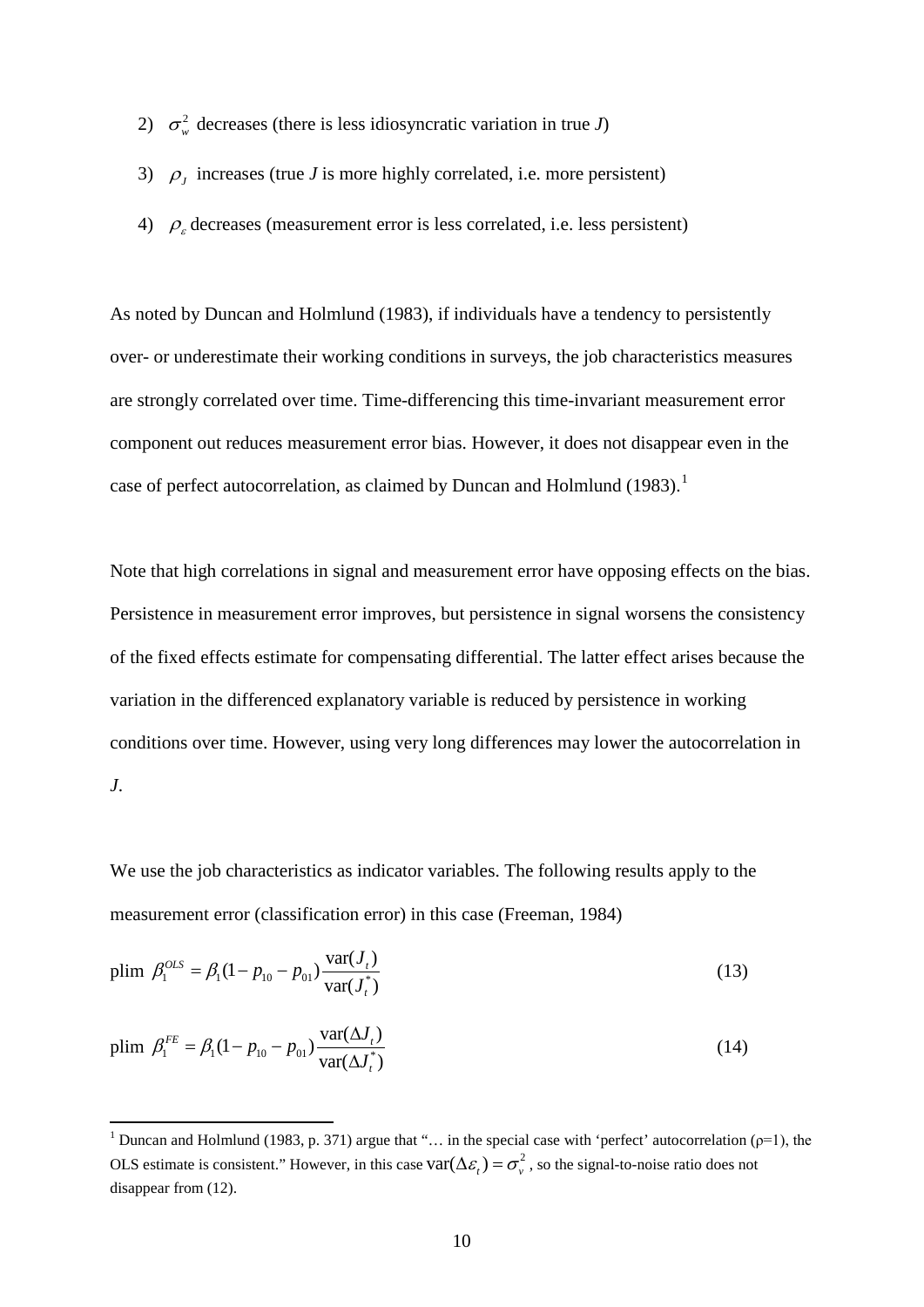where  $p_{10}$  and  $p_{01}$  are the misclassification probabilities, i.e.  $p_{10}$  ( $p_{01}$ ) is the probability that 1 (0) is erroneously classified as 0 (1). Since *J* and  $J^*$  are binary,  $var(J_t) = P(1 - P)$  and  $var(J_{n}^{*}) = P^{*}(1 - P^{*})$ , where *P* and *P*<sup>\*</sup> are the proportions of true and observed 1's. Further, if these proportions are equal, the limit of the OLS estimate reduces to

plim 
$$
\beta_1^{OLS}
$$
 =  $\beta_1(1 - p_{10} - p_{01})$ .

For the size of bias these formulas have similar implications as in the continuous case:

- 1) more misclassification increases the bias towards zero
- 2) higher noise-to-signal ratio (lower variance ratio of true  $J$  to observed  $J^*$ ) increases the bias
- 3) FE bias is larger than OLS bias if noise-to-signal ratio is larger in differences

However, these results assume uncorrelated measurement error.<sup>[2](#page-11-0)</sup>

<span id="page-12-0"></span><sup>&</sup>lt;sup>2</sup> The issue of measurement errors in binary variables, combined with correlation over time has not been examined in the literature. This would involve specifying the probabilities of staying at the same value (0 or 1) over time,  $q_{00}$  and  $q_{11}$ , and the corresponding transition probabilities,  $q_{01} = 1 - q_{00}$  and  $q_{10} = 1 - q_{11}$ .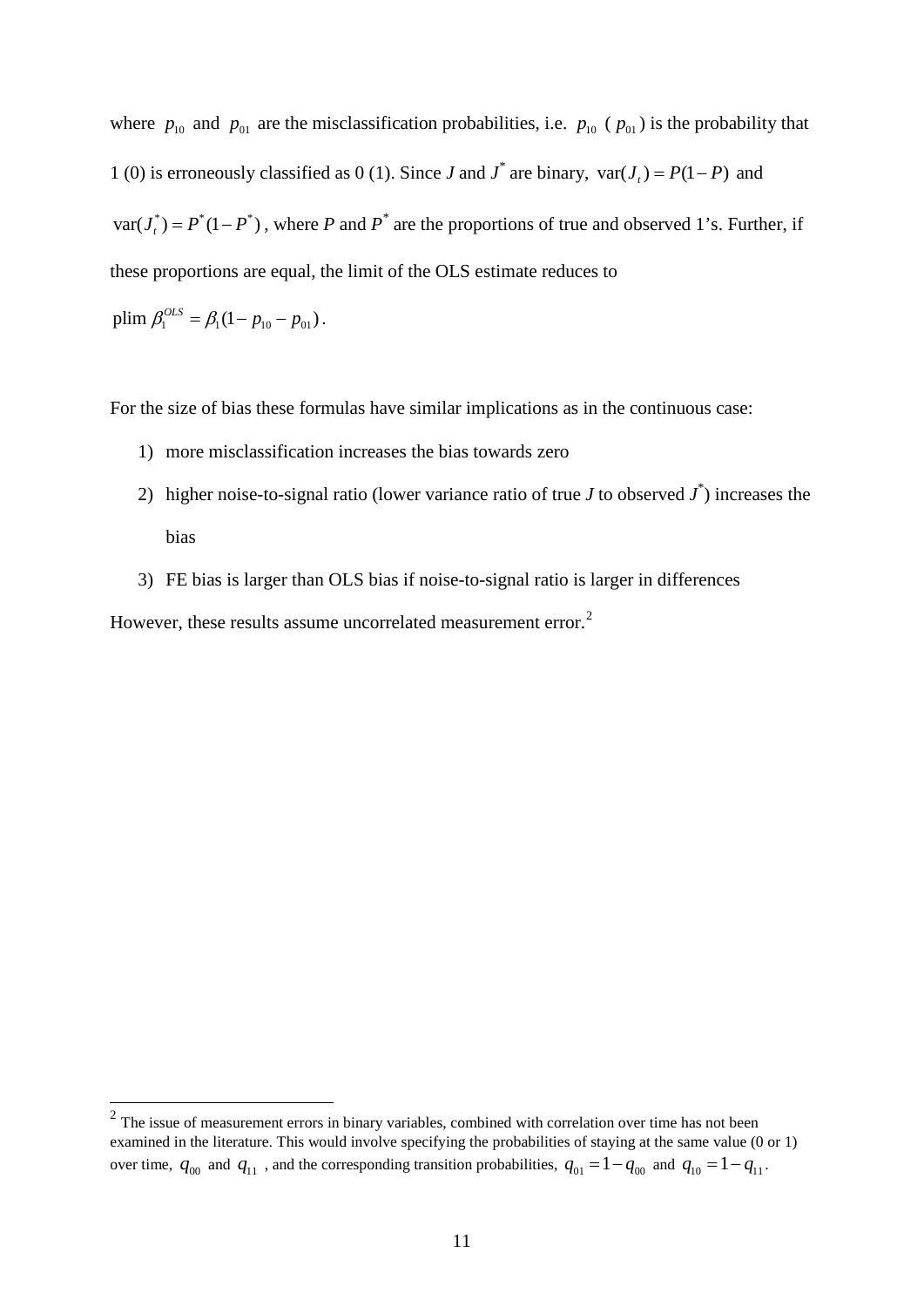#### *2.3 Comparison of twin-differences vs. time-differences FE estimators*

The results for the panel FE (time-difference) estimator above extend analogously to the twindifference estimator, where the difference is taken between the two twins in the same pair. The correlations are now between the true job characteristics or the measurement errors of the two twins within the same pair.

Therefore, we make the following conclusions regarding the relative biases in twin-difference and panel-difference FE estimators:

- 1) If the within twin-pair correlation in true  $J(\rho_i)$  is smaller than the panel correlation for individuals, then the bias from Twin FE is *smaller* than that from time difference FE, other things being equal. This should be the case, because it is likely that preferences for job characteristics vary more between twins than for an individual over time, at least when relatively short differences are used.<sup>[3](#page-12-0)</sup>
- 2) If the twin correlation in measurement error ( $\rho<sub>\varepsilon</sub>$ ) is also smaller than the panel correlation, then the bias from Twin FE tends to be *larger* than that from timedifference FE, other things being equal. This should be the case, because it is less likely that the two twins over- or underestimate their working conditions in the same way than it is for the same individual to over- or underestimate in different time periods.

Therefore, we cannot make unambiguous predictions about the size of bias in Twin FE and time difference FE due to measurement error effects.

<span id="page-13-0"></span><sup>&</sup>lt;sup>3</sup> Cesarini et al. (2009) show that genetic factors explain only about 20% of the variation in behavior in their dictator experiments. Hence social preferences are only in small part explained genetically.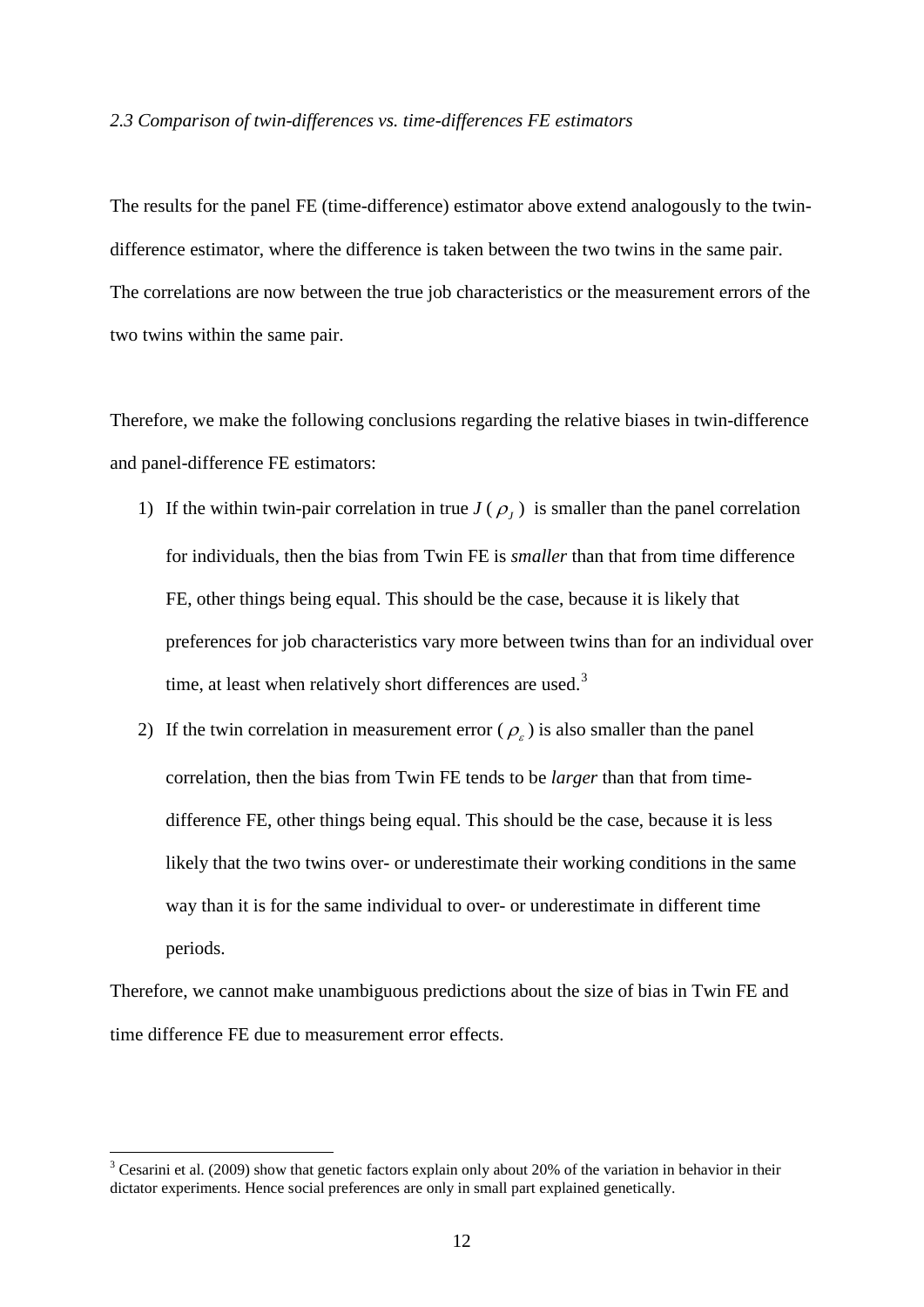Neither can we make definitive conclusions about the size of unobserved ability bias in these two estimators in Section 2.1. There is no unobserved ability bias in panel FE, if there are no wage growth effects from ability. Twin FE is unbiased for MZ, if their ability is equal. Both of these assumptions can in principle be questioned, so unbiasedness cannot be claimed indisputably.[4](#page-13-0) Furthermore, not even DiD is unambiguously consistent without further restrictions on ability effects. However, for MZ twins the DiD estimator is unbiased given the standard assumption of equal ability within MZ twin pairs. For DZ twins and other siblings the bias from unobserved heterogeneity remains. The size of biases is therefore an empirical issue.

#### **3. Data**

The twin data used in this study are based on the Older Finnish Twin Cohort Study of the Department of Public Health at the University of Helsinki. The initial twin data gathered in 1974 contain almost all same-sex DZ [\(dizygotic\)](http://en.wikipedia.org/wiki/Dizygotic) and MZ [\(monozygotic\)](http://en.wikipedia.org/wiki/Monozygotic) twins in the Finnish population born before 1958 (see Kaprio et al., 1979; Hyytinen et al., 2013). The surveys were sent to the twins in 1975, 1981, and 1990. Identification of the DZs and MZs is based on the survey questions, but later this identification was confirmed for a small subsample using blood markers. The results based on the tests and surveys matched almost perfectly.

We link the twin sample to the FLEED (Finnish Longitudinal Employer-Employee Data) maintained by Statistics Finland using personal ID codes attached to every person residing in

<span id="page-14-0"></span> <sup>4</sup> For example, Sandewall et al. (2014) challenge the identification power of equal ability assumption for MZ twins. They argue that controlling additionally for IQ test scores reduces within-twin pair estimates of returns to schooling by about 15%. However, their within-twin pair estimates are over 50% smaller than cross-sectional OLS estimates, so it seems that the "equal ability" assumption for MZ twins accounts for the bulk of the ability variation across individuals.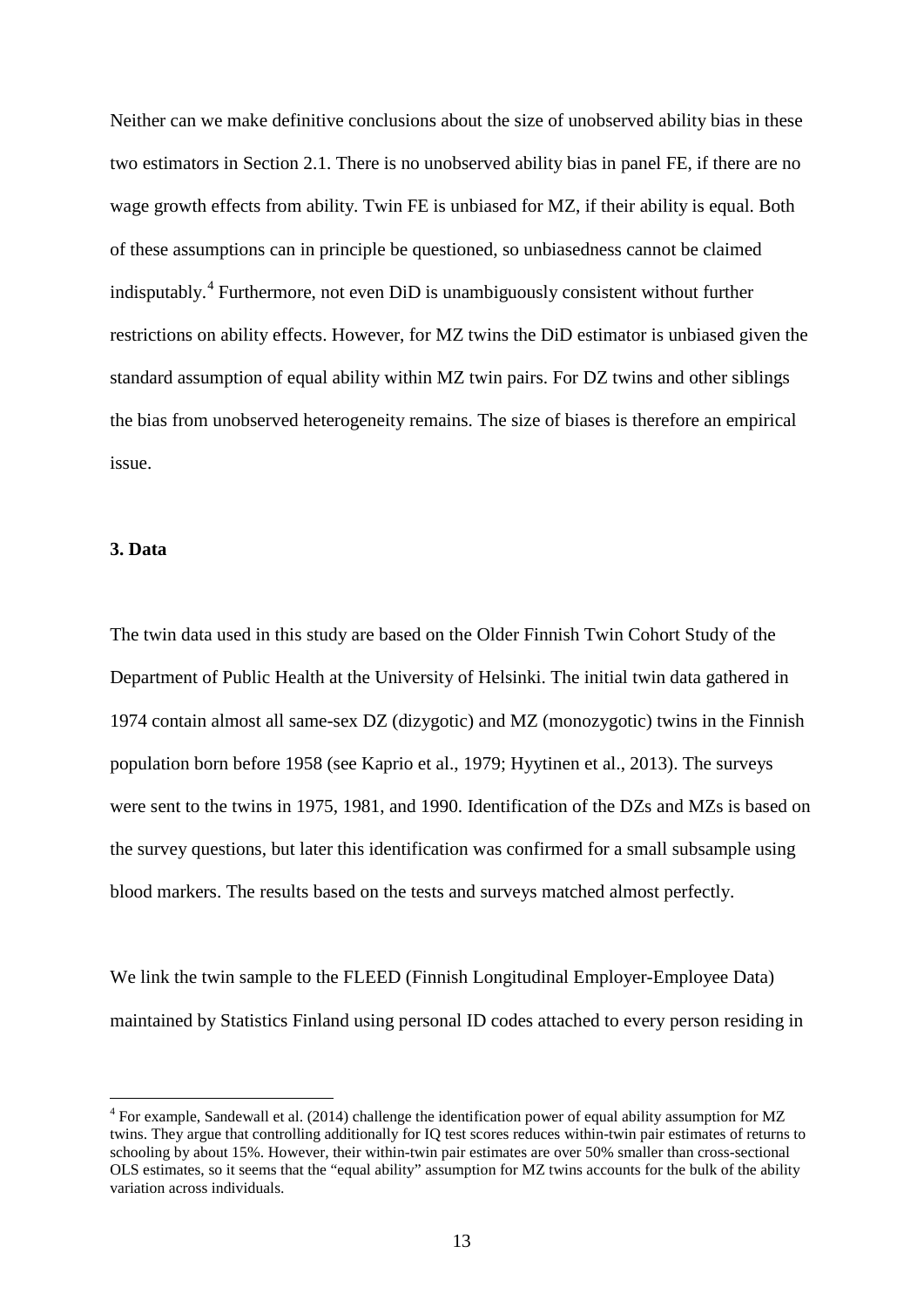Finland.<sup>[5](#page-14-0)</sup> This matching is exact, and there are no misreported ID codes. We therefore avoid problems associated with errors in record linkages (e.g., Ridder and Moffitt, 2007). FLEED is constructed from a number of different registers of individuals and firms maintained by Statistics Finland. FLEED includes information on individuals' labor market status and salaries and other income, taken directly from tax and other administrative registers that are collected and/or maintained by Statistics Finland. Thus, our earnings data do not suffer from underreporting or recall error, nor is it top coded. We concentrate on year 1990 in the FLEED data, as a twin survey is available from the same year. For the survey year 1975 earnings data are available from the Longitudinal Population Census of Statistics Finland. (There is no income information available for the survey year 1981.) The income measure is the logarithm of annual earnings from the tax register. Because the data on earnings contain some outliers, we have truncated the observations outside the  $1<sup>st</sup>$  and  $99<sup>th</sup>$  percentiles.

Working conditions are self-reported in the survey waves conducted in 1975 and 1990. Monotonous work (1975 and 1990) is measured using the question "your work can be characterized as" with the alternatives: "very monotonous", "rather monotonous", "rather non-repetitive" and "very non-repetitive". To detect potential non-linear patterns in the effect of working conditions on earnings, we form three binary indicators for the degree of monotony of work, using "very non-repetitive" as the reference category. Opportunities to influence work methods (1990) are measured with the alternatives: "no influence", "some influence" and "substantial freedom in choosing work methods". We use two indicators for the level of influence, with "substantial freedom" as the reference. Physically demanding work (1975 and 1990) is measured with alternatives: "my work is physically very demanding", "my work involves lifting and carrying objects in addition to standing and

<span id="page-15-0"></span> $<sup>5</sup>$  Hyytinen et al. (2013, p. 63) document that the life-time labor market outcomes of the linked twin data are</sup> representative of the Finnish population.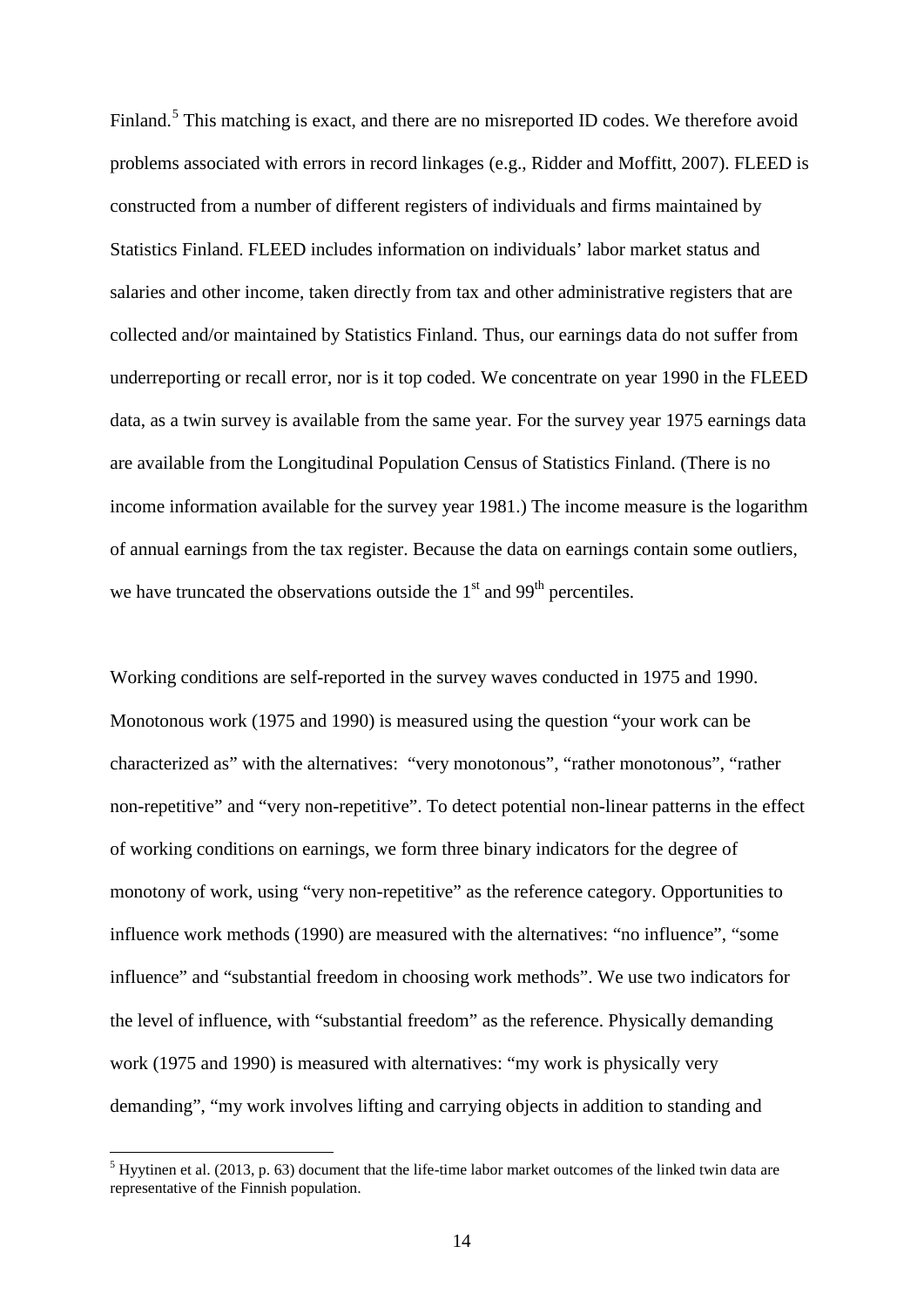walking", "my work involves standing and walking but no other physical activity" and "my work requires hardly any physical activity". Again, we use binary indicators for the types of physical demands with "hardly any" as the reference category.

To prevent education and early pension choices from affecting our earnings measures, we restrict the analyses to persons in prime working age. All empirical specifications are estimated for individuals born after 1944 but before 1958. Our analysis focuses on men, because they are more strongly attached to the labor market. Male labor supply decisions are also much less complex compared with women because men are less affected by family and fertility choices. All models include (unreported) control for observed human capital using the years of education, based on standard degree times used by Statistics Finland.

#### **4. Results**

Before the presentation of the estimation results, it is useful to report some unconditional correlations of our measures for working conditions in the twin data. Table 1 documents that measured self-reported working conditions are significantly less correlated between twins (Panel A) than within individuals over time (Panel B), even when the time difference is as long as from 1975 to 1990. The pattern gives some support for our conjecture above that the same would hold for the correlations of true working conditions. This would imply that the twin FE estimates are less biased than the panel FD estimates, other things being equal.

===== Table 1 here =====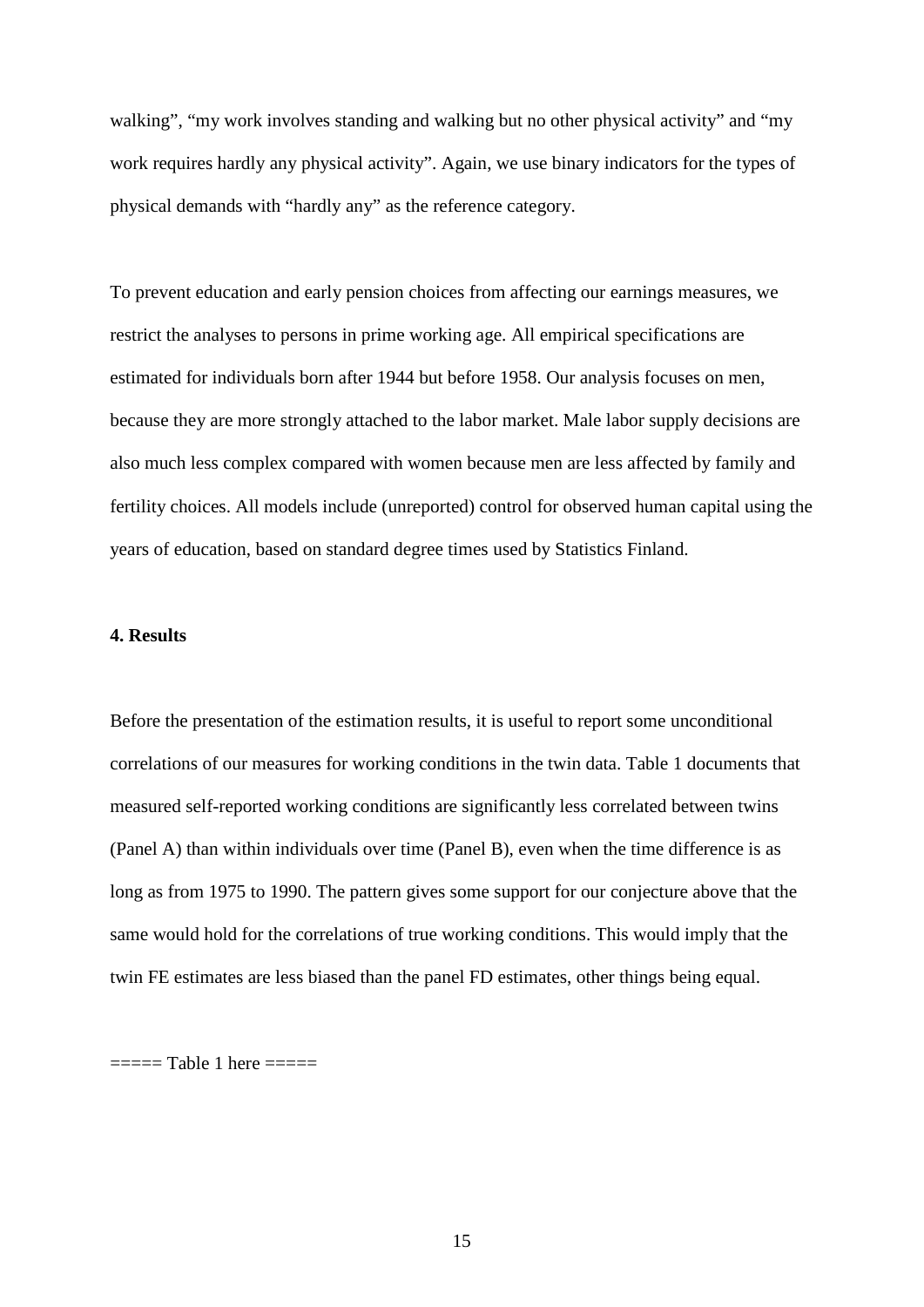The central aim of this paper is to compare various estimations to evaluate different sources of bias. We first present the standard OLS estimates to obtain baseline results that are comparable to the earlier studies. Then we proceed to estimate models using twin differences to control for otherwise unobserved productivity/human capital effects. The estimations for DZs control for sibling effects i.e. family background and some of the genetics (DZ twins share about 50% of genes). The estimations using data on MZs control for family background, peer effects and genetics more completely (MZ twins are genetically identical).[6](#page-15-0)

We also estimate panel data fixed effects models using two of our three measures for working conditions that are available in the survey waves for both 1975 and 1990. First, we estimate individual-level fixed effects models using the panel dimension of the data (i.e. long differences of 15 years). These models control for all time-invariant unobservable characteristics at the individual level.

Second, we estimate fixed effects specifications for twin differences, i.e. Difference-in-Differences models. In addition to the standard twin differences for DZs and MZs, these models also control for all otherwise unobservable time-invariant characteristics at the twin pair level that may matter for workers' sorting into workplaces. For example, it is possible that the place of residence,<sup>[7](#page-17-0)</sup> spouse's occupation or family situation in general have effects on persons' occupational choices and therefore on working conditions. To the extent that these effects vary between twins, but are invariant over time, their effects are not controlled by twin differencing, but are controlled by time differencing of twin differences.

<sup>&</sup>lt;sup>6</sup> We focus on models in which each working condition measure is entered in a separate model, because there is substantial correlation between the measures.

<span id="page-17-0"></span> $^7$  Finland is sparsely populated. In many regions there are only a few large firms with a fixed set of tasks and working conditions.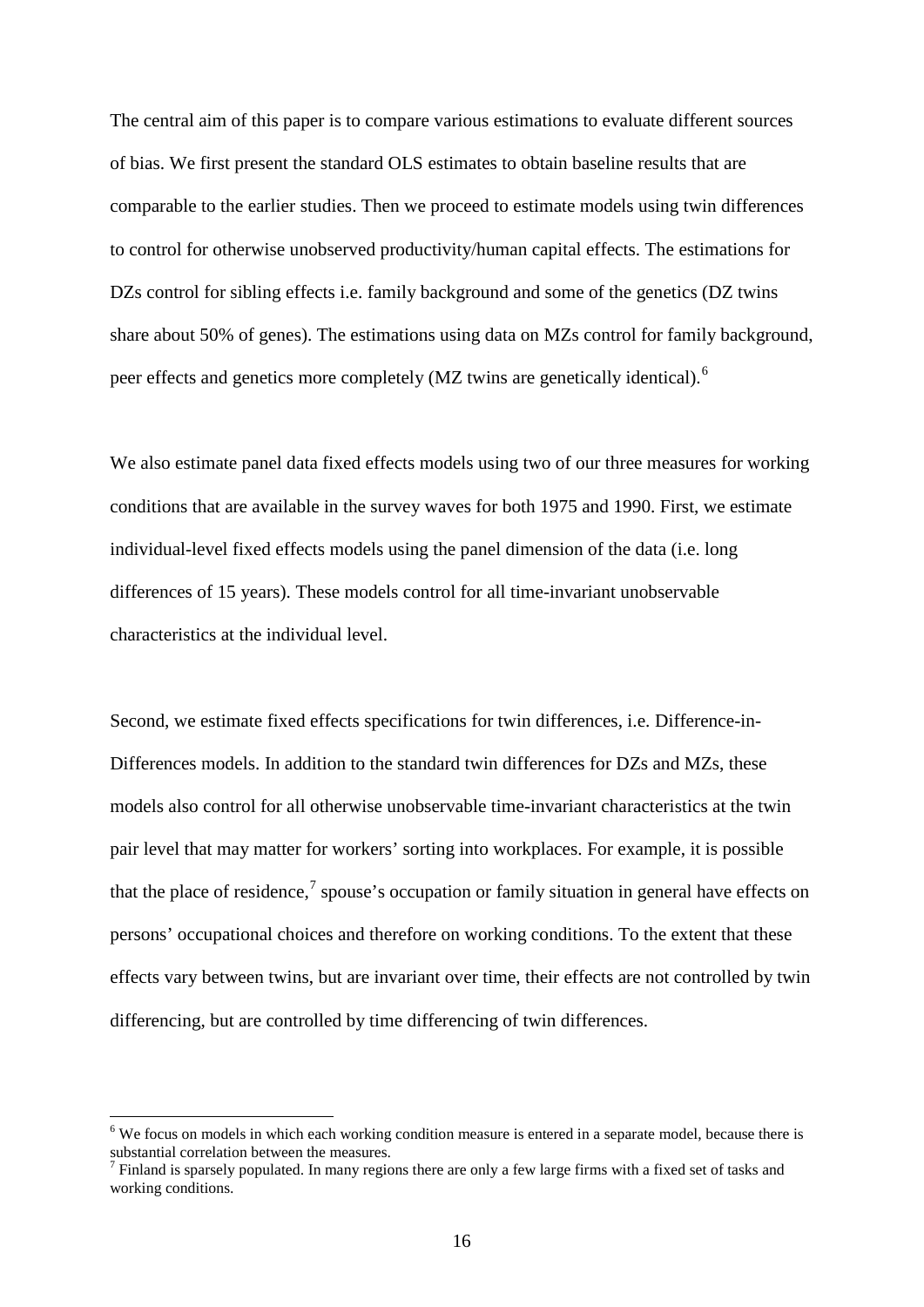Since the working condition variables describe negative aspects of work, the compensating differentials would imply positive coefficients (unlike in Section 2 above, where the job characteristic was a positive aspect). The standard OLS estimates show that the indicator for rather monotonous work and the indicators for somewhat and very physical work are significantly *negatively* related to earnings (Table 3, Panels A and C, Column 1). This result is contrary to the expected positive compensating wage differential for adverse working conditions. The pattern is likely to be driven by unobserved heterogeneity related to the sorting of workers into different working conditions. The OLS estimations of compensating wage differentials in other studies have also often found wrong-signed premiums for adverse working conditions.

Next we turn to the results that use the panel dimension of our data. Table 2 reports the estimates for individual-level panel fixed effects models. These results show that controlling for time-invariant unobservable characteristics at the individual level is not able to remove the negative compensating wage differentials for our measure of physical work (Table 2, Panel B). In fact, we observe a statistically significant negative compensation. Our result is similar to Duncan and Holmlund (1983, p. 373) who also do not find a positive compensating wage differential for physically demanding work in panel FE models. However, Duncan and Holmlund (1983) find support for compensating wage differentials for dangerous work and stressful work in panel estimations.<sup>[8](#page-17-0)</sup> Our panel results are similar to the OLS estimates. One reason may be the difference in the working conditions being studied.

===== Table 2 here =====

 <sup>8</sup> Böckerman et al. (2011) obtain a positive compensating differential for job uncertainty using Finnish panel data.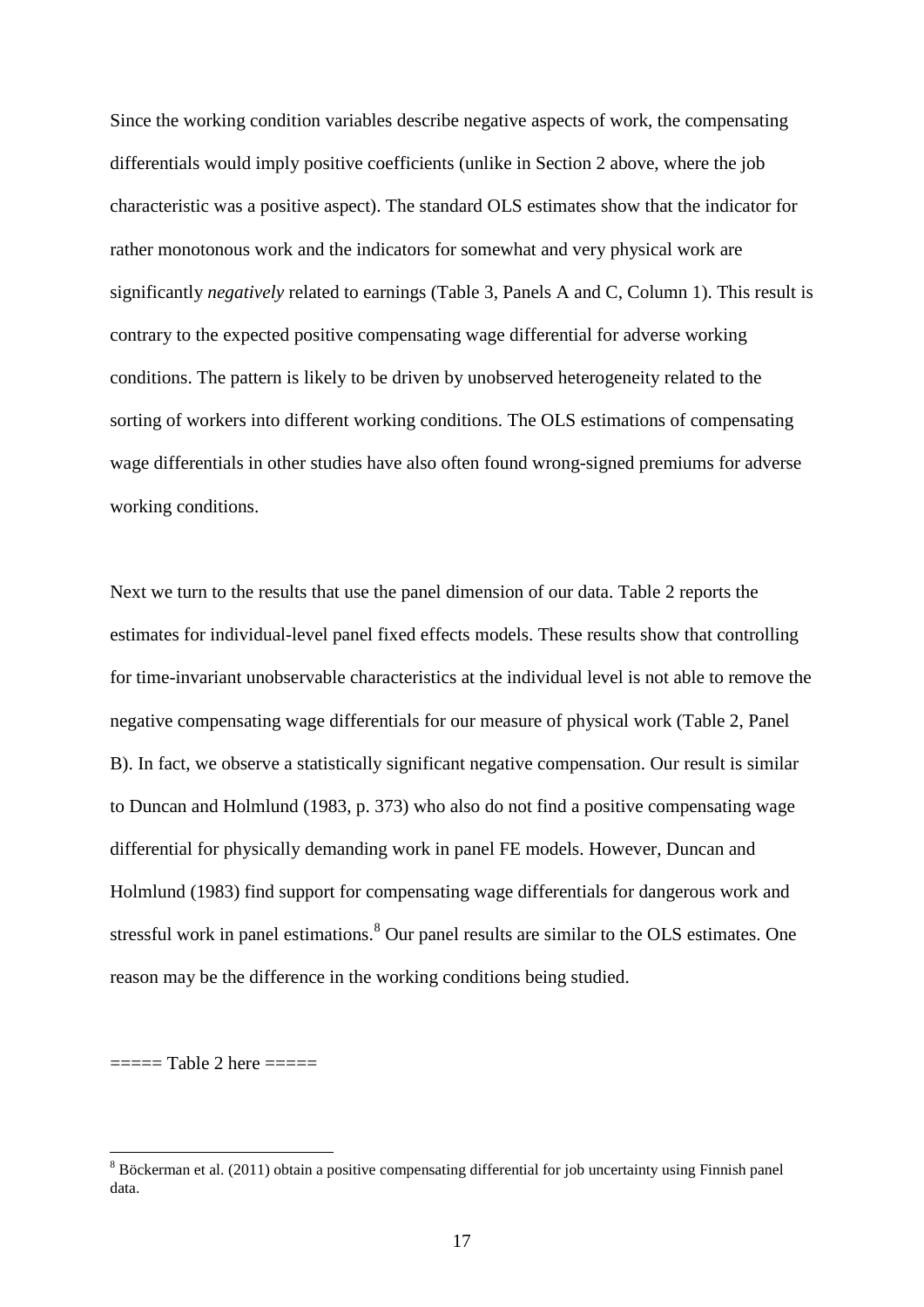The use of twin differences changes the picture (Table 3, Columns 2-3). First, the statistically significant negative effects observed in the OLS models turn either insignificant or positive in the twin difference models. Second, we obtain some evidence for positive compensation for adverse working conditions. In particular, having no influence at work and being positioned in somewhat physical work both have a statistically significant *positive* effect on earnings for MZs at the 10% level (Table 3, Panels A and B, Column 3). For DZs we obtain a positive effect at the 10% level also for some (rather than substantial) influence at work. This effect is positive and larger for MZs, as expected, but it is not statistically significant, possibly due to the smaller sample size. For MZs the point estimate of no influence at work is notably larger than the estimate for some influence. These results suggest that the unobserved ability bias considerably affects the OLS point estimates. Even using twin differences we do not obtain significant positive compensation for monotonous work. We also find that the positive compensation for physical work does not apply to those who are in the worst working conditions.

===== Table 3 here =====

The unique feature of our data is that we are also able to perform Difference-in-Differences estimations (Table 4). These specifications control for unobservable time-invariant characteristics at the twin pair level and for the common wage growth for the twins. We find evidence for positive compensating wage differentials for both monotonous and physical work using the data on MZs (Table 4, Panels A and B, Column 3). The effects are statistically significant only at the 10% level probably because the sample size is even smaller for MZs when using information on working conditions and earnings both in 1975 and 1990.

18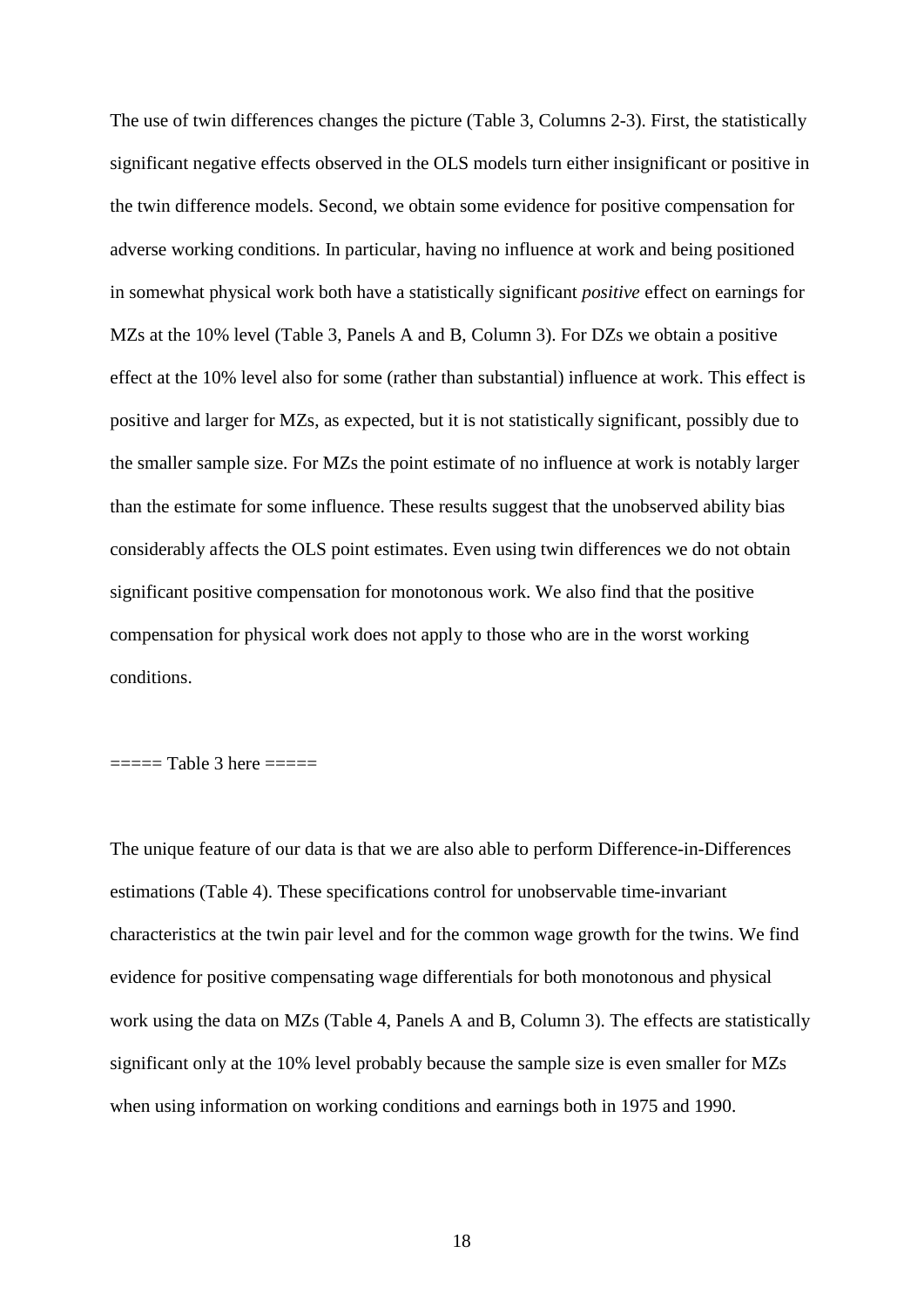For physical work the results in Table 4 are similar to the ones that use twin differences for MZs in Table 3. For rather monotonous work the point estimates are also similar but the effect obtains statistical significance only in Table 4. It is notable that the point estimates for significant effects are similar in Tables 3-4 and in accordance with the discussion in Section 2. Assuming that equal ability assumption holds for MZs the results support the notion that both twin difference estimates and D-in-D estimates are unbiased for MZs.

===== Table 4 here =====

#### **5. Conclusions**

We use twin data matched to register-based information on earnings to examine the longstanding puzzle of non-existent compensating wage differentials. The use of twin data allows us to remove otherwise unobserved productivity differences that are the prominent reason for estimation bias in the earlier studies.

The standard OLS estimates show negative or insignificantly positive compensating wage differentials as are often also found in the earlier studies. In contrast to Duncan and Holmlund (1983), who found some support for compensating wage differentials in panel estimations, our panel results are similar to the OLS estimates.

The use of twin differences changes the picture. Using twin differences for MZs we find evidence for positive wage compensation for somewhat physically demanding work and for having no influence on work content. These results suggest that unobserved ability bias affects the OLS point estimates considerably.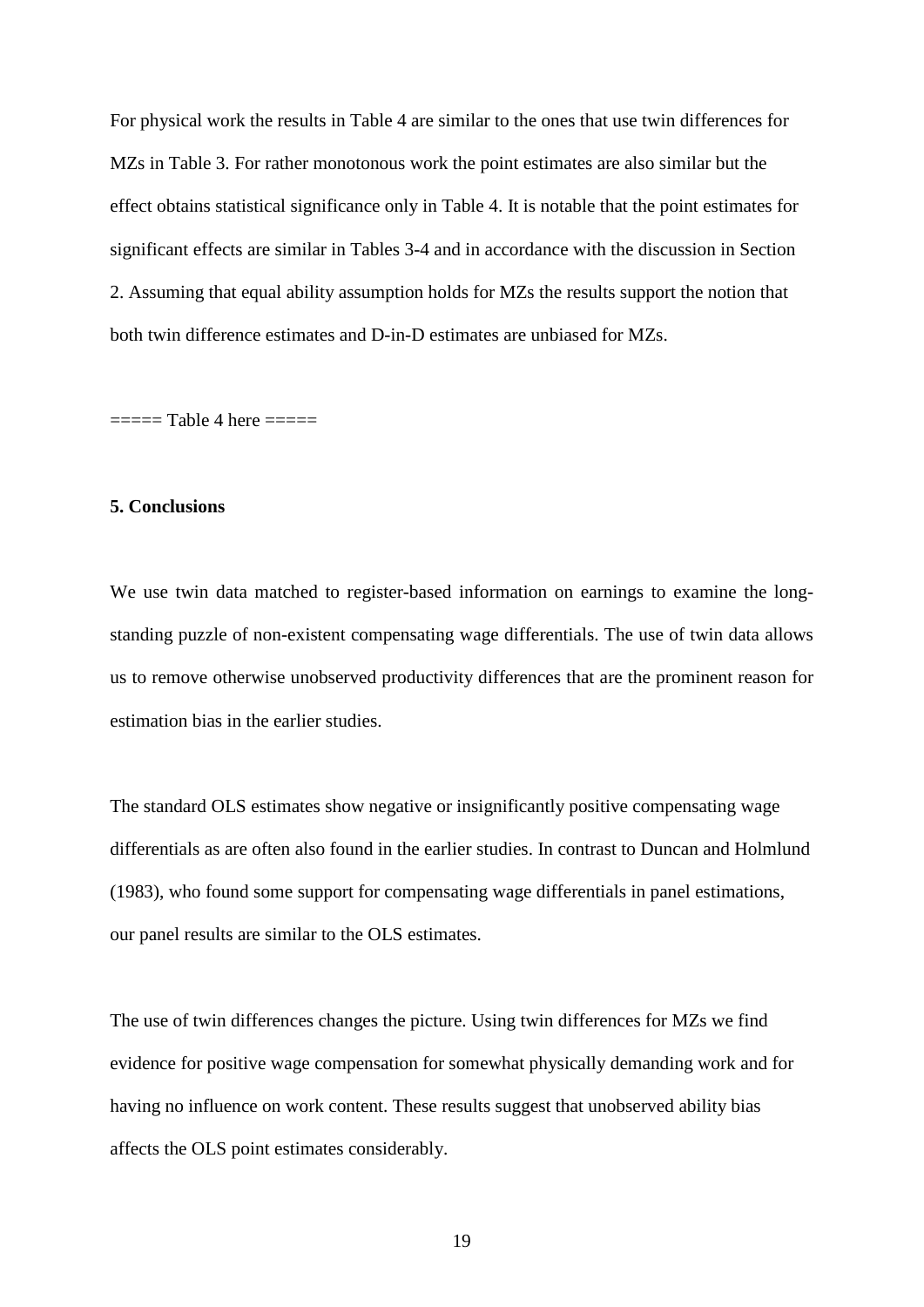The unique feature of our data is that we are able to estimate specifications that also control for unobservable time-invariant characteristics at the twin pair level (e.g. place of residence, spouse's occupation, or family situation) and the common wage growth for the twins. We find evidence for positive compensating wage differentials for both monotonous and physical work using the data on MZs. Assuming that equal ability assumption holds for MZs, the results imply that both twin difference estimates and Difference-in-Differences (combined twin difference – time difference) estimates are unbiased for MZs.

The pattern that positive compensating wage differential does not prevail in the worst working conditions (i.e. "very monotonous work" and "very physical work") may be due to the lack of control for workers' bargaining power, if bargaining power effects are particularly important in the most onerous low-wage jobs. Daniel and Sofer (1998) argue that positive relationship between job amenities and earnings is possible along the contract curve from joint bargaining of job amenities and earnings.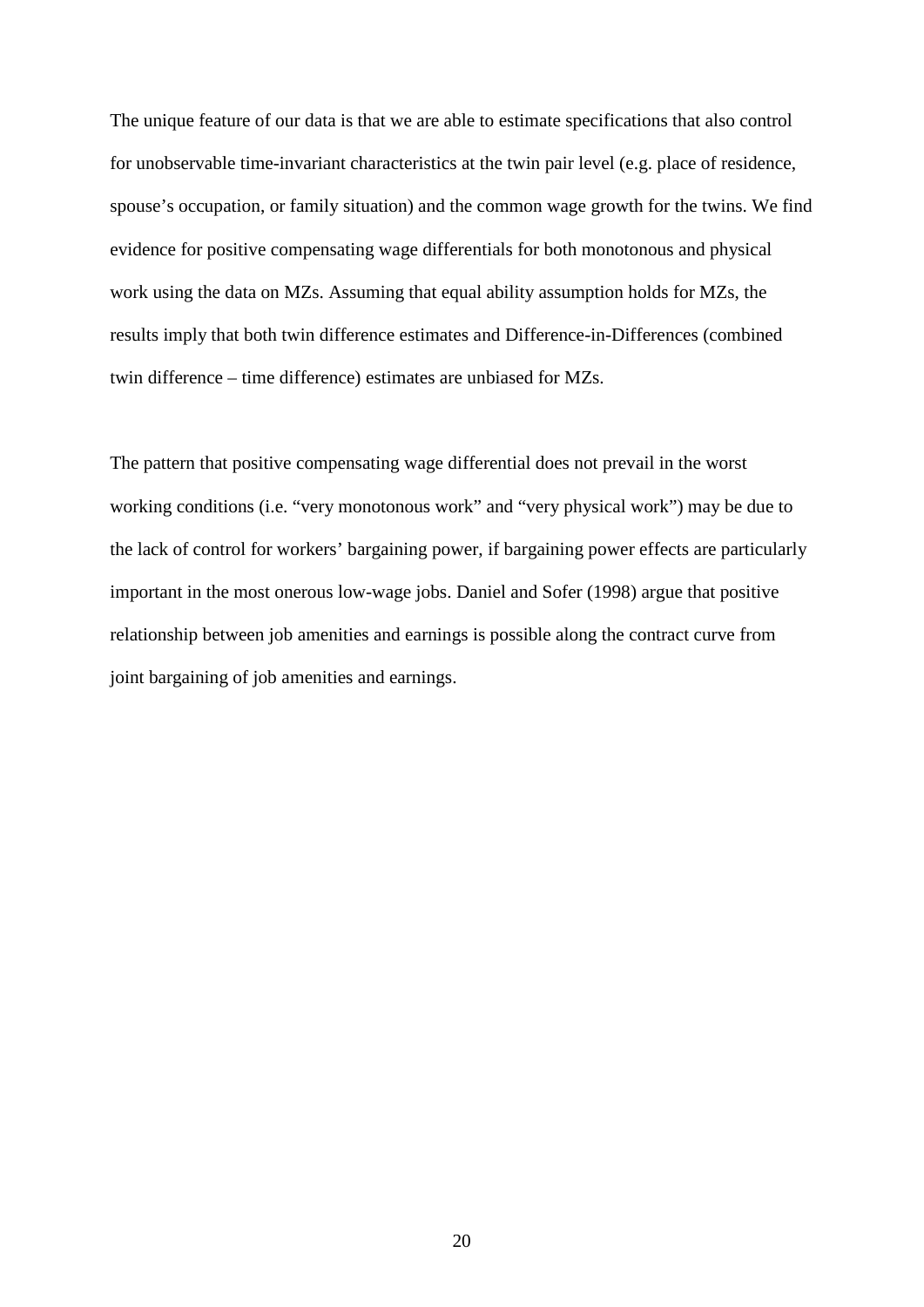#### **References**

Brown, G. (1980). "Equalizing differences in the labor market", Quarterly Journal of Economics, 94, 113-134.

Böckerman, P., Ilmakunnas, P. and Johansson E. (2011). "Job security and employee wellbeing: Evidence from matched survey and register data", Labour Economics, 18, 547- 554.

Cesarini, D., Dawes, C.T, Johannesson, M., Lichtenstein, P. and Wallace, B. (2009). "Genetic variation in preferences for giving and risk-taking." Quarterly Journal of Economics 124, 809- 842.

Daniel, C. and Sofer, C. (1998). "Bargaining, compensating wage differentials, and dualism of the labor market: theory and evidence for France", Journal of Labor Economics, 16, 546- 75.

Dorman, P. and Hagstrom, P. (1998). "Wage compensation for dangerous work revisited", Industrial and Labor Relations Review, 52, 116-135.

Duncan, C.J. and Holmlund, B. (1983). "Was Adam Smith right after all? Another test of the theory of compensating wage differentials", Journal of Labor Economics, 1, 366-379.

Freeman, R.B. (1984). "Longitudinal analyses of the effects of trade unions", Journal of Labor Economics, 2, 1-26.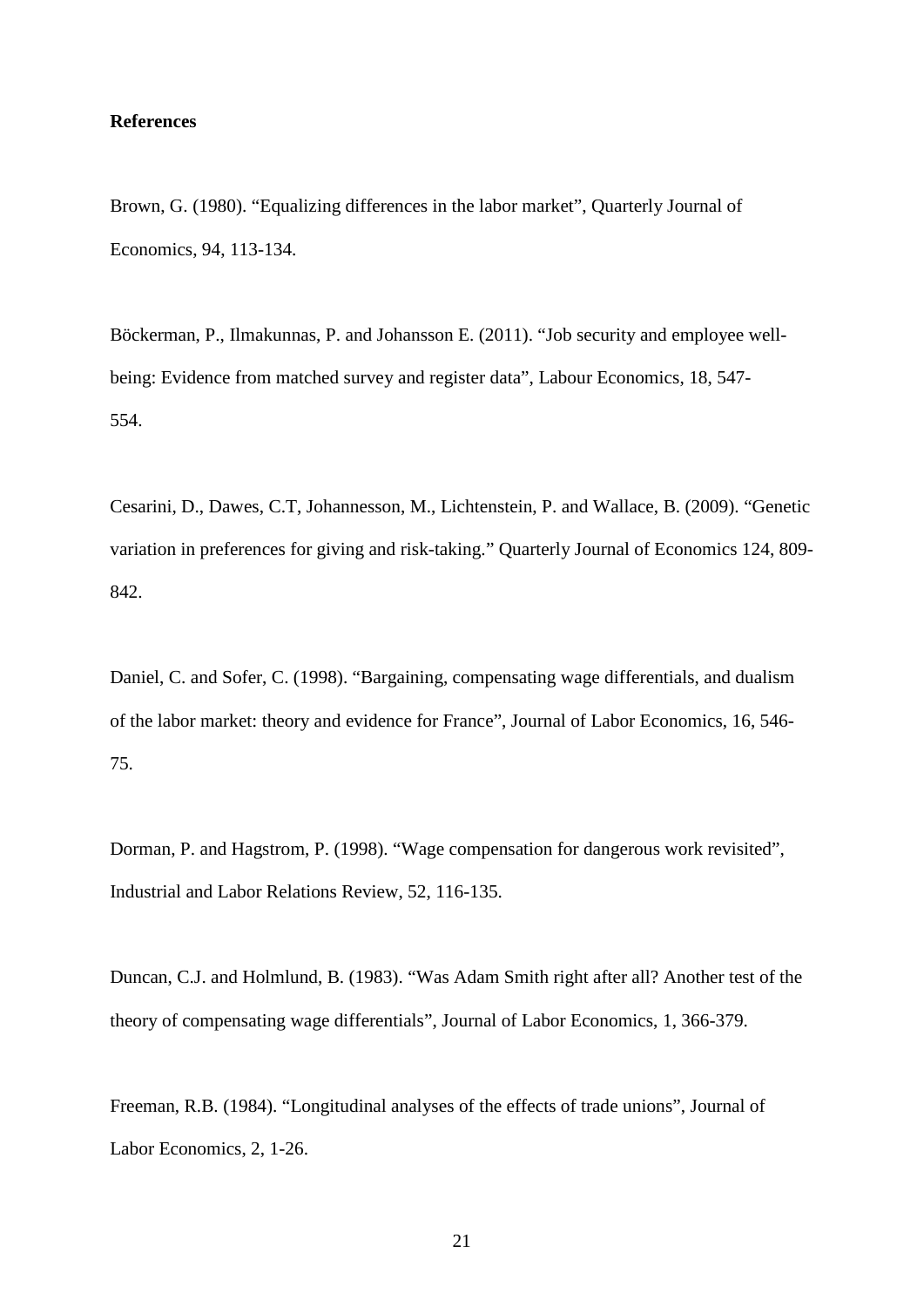Garen, J. (1988), "Compensating wage differentials and the endogeneity of job riskiness", Review of Economics and Statistics, 70, 9-16.

Hwang, H., Mortensen, D.T. and Reed, W.R. (1998). "Hedonic wages and labor market search", Journal of Labor Economics, 16, 815-847.

Hwang, H., Reed, W.R. and Hubbard, C. (1992). "Compensating differentials and unobserved productivity", Journal of Political Economy, 100, 835-58.

Hyytinen, A., Ilmakunnas, P. and Toivanen, O. (2013). "The return- to-entrepreneurship puzzle", Labour Economics, 20, 57-67.

Isacsson, G. (2007). "Twin data vs. longitudinal data to control for unobserved variables in earnings functions – which are the differences?", Oxford Bulletin of Economics and Statistics, 69, 339-362.

Kaprio, J., Artimo, M., Sarna, S., and Rantasalo, I. (1979). The Finnish twin registry: Baseline characteristics. Section I: Materials methods, representativeness and results for variables special to twin studies. Department of Public Health, Publications, M(47).

Manning, A. (2003). Monopsony in Motion. Imperfect Competition in Labor Markets, Princeton University Press, Princeton, NJ.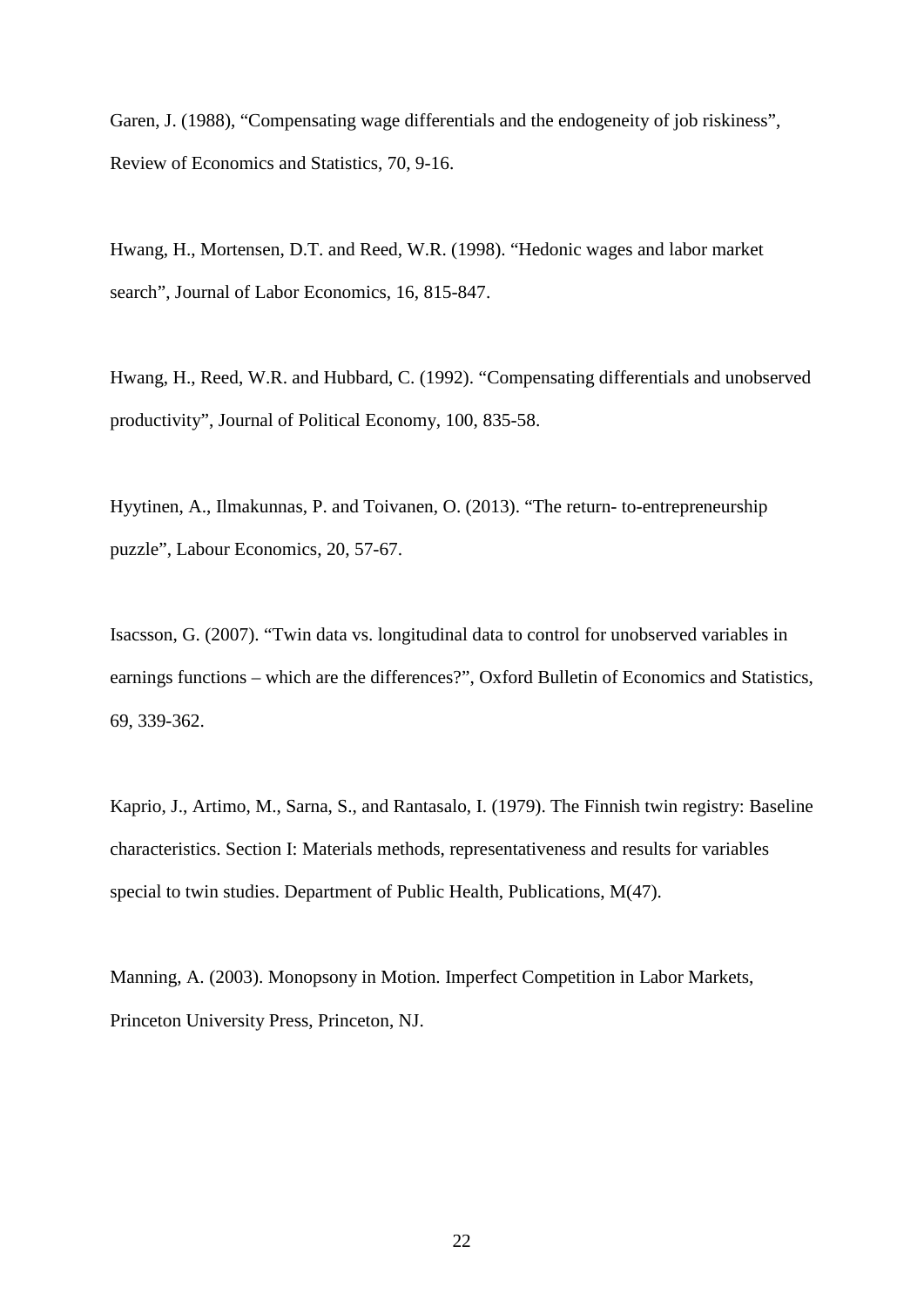Ridder, G. and Moffitt, R. (2007). "The econometrics of data combination", in J.J. Heckman and E. E. Leamer (Eds.), Handbook of Econometrics, Vol. 6B, Elsevier, Amsterdam, pp. 5469-5547.

Rosen, S. (1986). "The theory of equalizing differences", in O. Ashenfelter and R. Layard (Eds.), Handbook of Labor Economics, Vol. 1, Elsevier, Amsterdam, pp. 642-92.

Sandewall, Ö., Cesarini, D. and Johannesson, M. (2014). "The co-twin methodology and returns to schooling – testing a critical assumption", Labour Economics, 26, 1-10.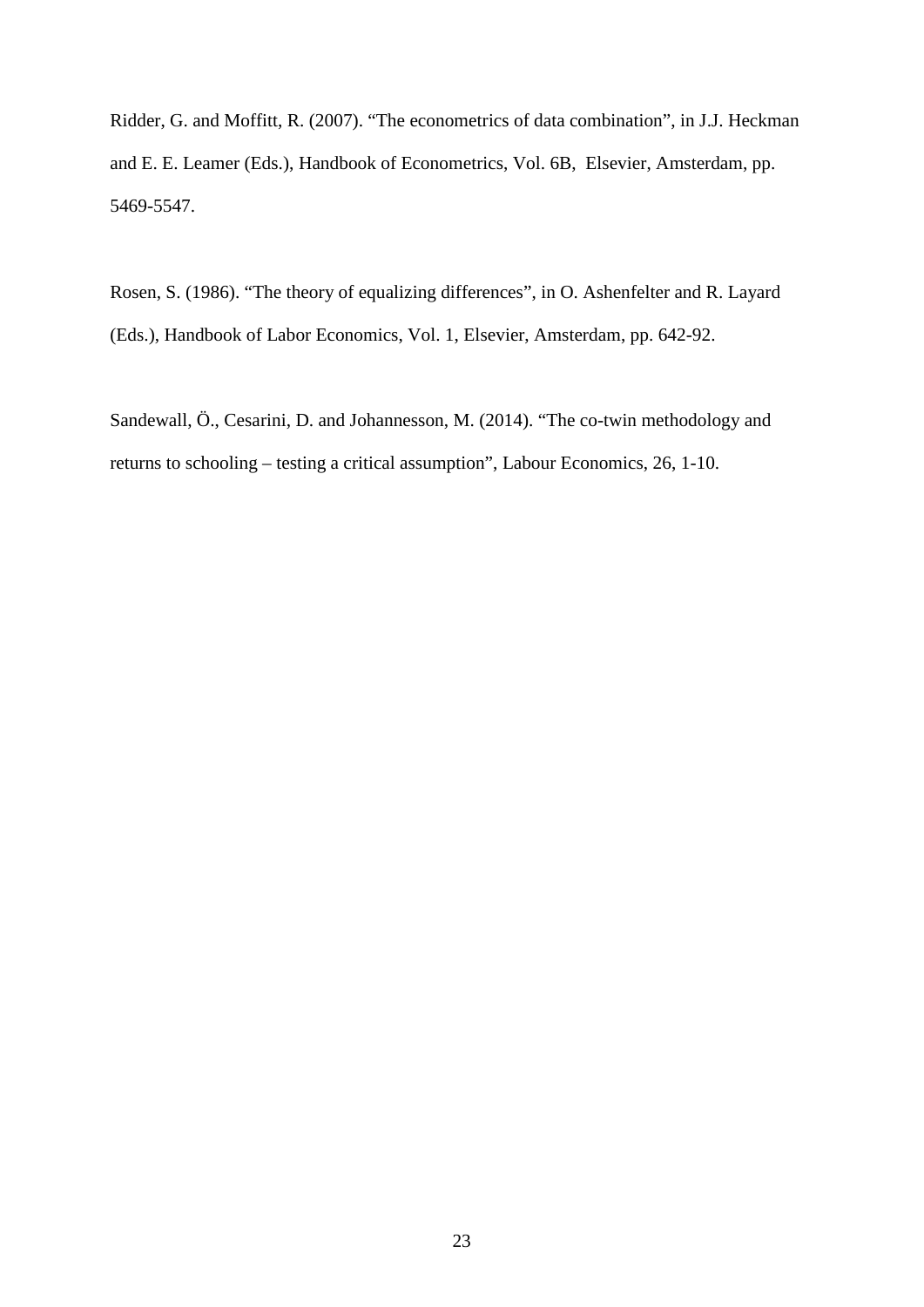| Panel A: within twin-pairs  | DZ.         | МZ          |
|-----------------------------|-------------|-------------|
| (1990)                      |             |             |
|                             |             |             |
| Monotonous work             | 0.0915      | $0.2216***$ |
|                             | (0.1056)    | (0.0090)    |
| Opportunities to influence  | $0.1144**$  | 0.1334      |
|                             | (0.0428)    | (0.1189)    |
| Physically demanding work   | 0.0696      | $0.1911**$  |
|                             | (0.2188)    | (0.0248)    |
|                             |             |             |
| Panel B: within individuals | DZ.         | МZ          |
| $(1975-1990)$               |             |             |
|                             |             |             |
| Monotonous work             | $0.2258***$ | 0.2349***   |
|                             | (0.0000)    | (0.0000)    |
| Physically demanding work   | $0.2571***$ | $0.2251***$ |
|                             | (0.0000)    | (0.0000)    |

Table 1. Correlation coefficients between the measures of working conditions.

Notes: Spearman's rank correlation coefficients reported. Significant at \*10%, \*\* 5%, and \*\*\* 1% level.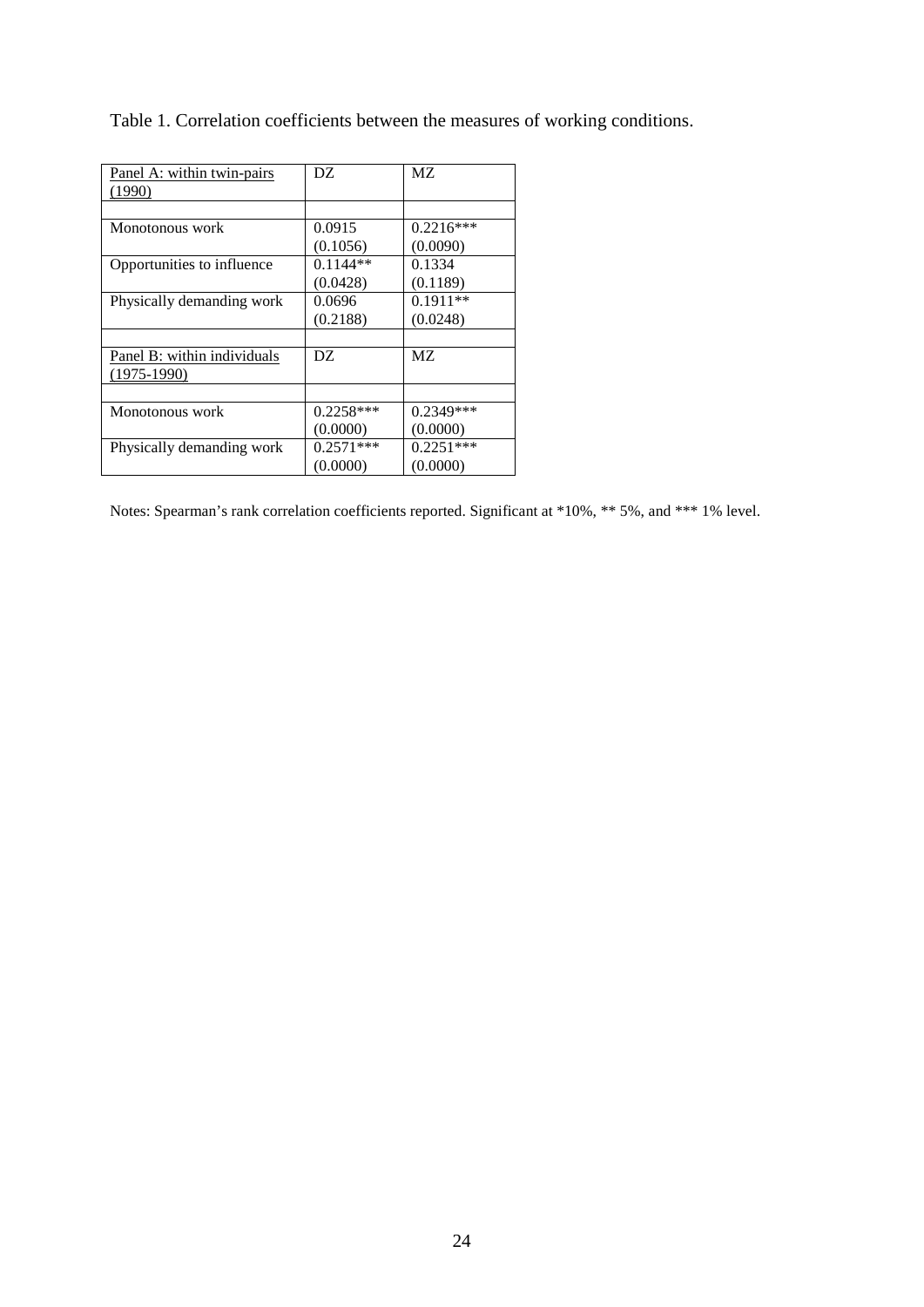Table 2. The effect of working conditions on earnings: individual-level panel fixed effects estimations.

| Panel A:                   | FE All       | FE DZ        | FE MZ       |
|----------------------------|--------------|--------------|-------------|
|                            |              |              |             |
| Very monotonous work       | $-0.1322$    | $-0.1726$    | $-0.1067$   |
|                            | (0.2600)     | (0.3344)     | (0.3297)    |
| Rather monotonous work     | $-0.0350$    | $-0.2266$    | 0.4111      |
|                            | (0.1661)     | (0.1959)     | (0.3101)    |
| Rather non-repetitive work | $-0.0856$    | $-0.1347$    | 0.0227      |
|                            | (0.1027)     | (0.1249)     | (0.1783)    |
|                            |              |              |             |
| N                          | 1232         | 855          | 377         |
|                            |              |              |             |
| Panel B:                   | FE All       | FE DZ        | FE MZ       |
|                            |              |              |             |
| Very physical              | $-0.6731***$ | $-0.6581***$ | $-0.7041**$ |
|                            | (0.1770)     | (0.2163)     | (0.3051)    |
| Rather physical            | $-0.3849***$ | $-0.3698**$  | $-0.4158*$  |
|                            | (0.1409)     | (0.1758)     | (0.2274)    |
| Somewhat physical          | $-0.1608$    | $-0.1629$    | $-0.1614$   |
|                            | (0.1685)     | (0.2151)     | (0.2581)    |
| $\mathbf N$                | 1303         | 906          | 397         |

Notes: Working conditions are measured in 1975 and 1990. In Panel A the reference category is very nonrepetitive work. In Panel B the reference category is non-physical work. All models include (unreported) control for the years of education. Significant at \*10%, \*\* 5%, and \*\*\* 1% level.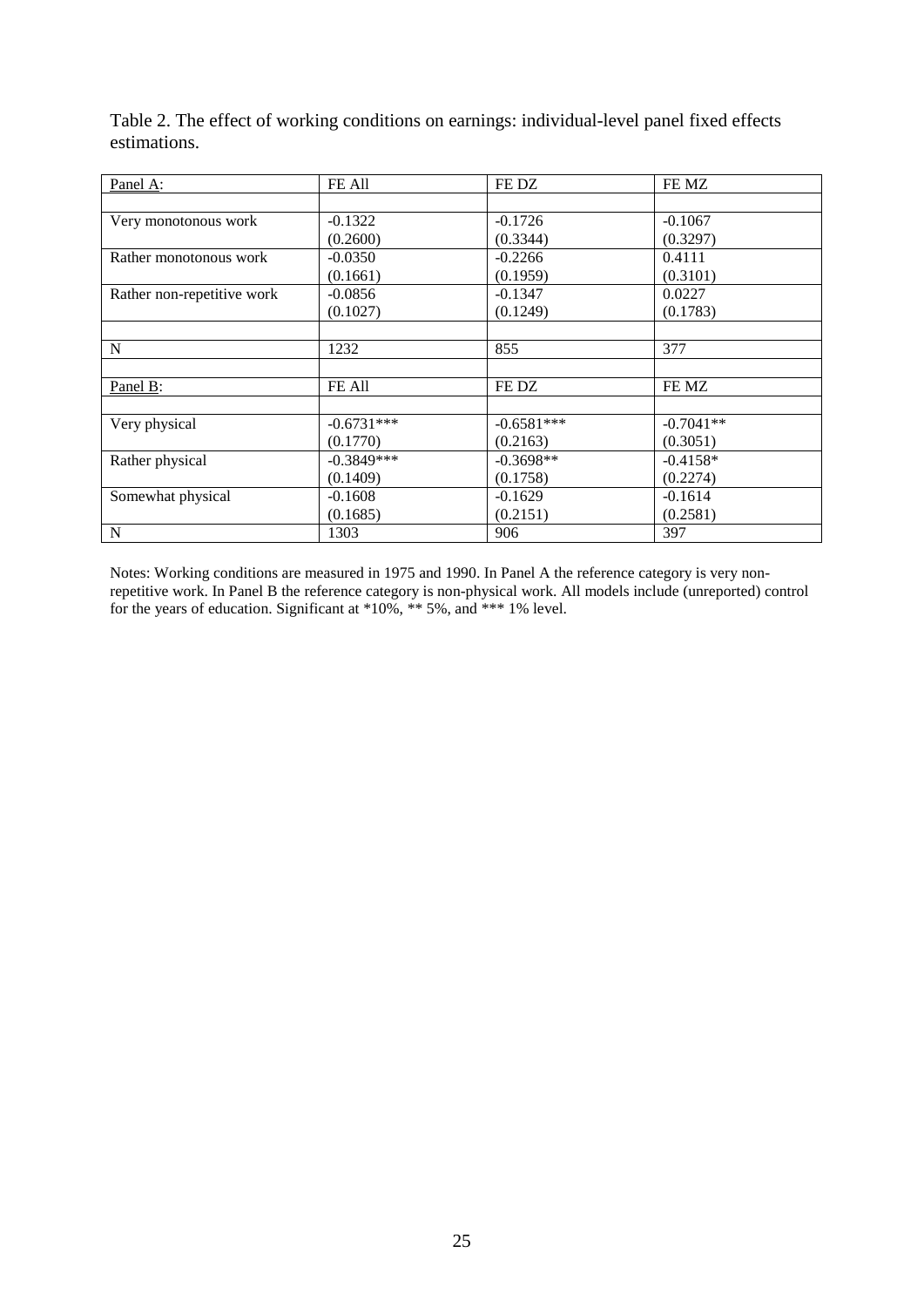| Panel A:                   | <b>OLS</b>         | Twin differences:     | Twin differences:     |
|----------------------------|--------------------|-----------------------|-----------------------|
|                            |                    | DZ.                   | MZ                    |
|                            |                    |                       |                       |
| Very monotonous work       | $-0.2306$          | $-0.0999$             | $-0.0254$             |
|                            | (0.3624)           | (0.2078)              | (0.2913)              |
| Rather monotonous work     | $-0.3467**$        | $-0.1032$             | 0.7219                |
|                            | (0.1724)           | (0.2484)              | (0.4881)              |
| Rather non-repetitive work | $-0.0861$          | 0.0252                | $-0.0279$             |
|                            | (0.0927)           | (0.1227)              | (0.2265)              |
|                            |                    |                       |                       |
| N                          | 1988               | 994                   | 324                   |
|                            | <b>OLS</b>         | Twin differences:     | Twin differences:     |
| Panel B:                   |                    | DZ.                   |                       |
|                            |                    |                       | <b>MZ</b>             |
| No influence               | $-0.4030$          | 0.2358                | $0.5718*$             |
|                            |                    |                       |                       |
| Some influence             | (0.2792)<br>0.0824 | (0.3047)<br>$0.1966*$ | (0.2969)<br>0.2749    |
|                            |                    |                       |                       |
|                            | (0.0765)           | (0.1024)              | (0.2246)              |
| N                          | 1872               | 936                   | 311                   |
|                            |                    |                       |                       |
| Panel C:                   | <b>OLS</b>         | Twin differences:     | Twin differences:     |
|                            |                    | DZ                    | MZ                    |
| Very physical              | $-0.4593**$        | $-0.2424$             | $-0.1191$             |
|                            | (0.1833)           | (0.2555)              | (0.4529)              |
|                            | $-0.0775$          | $-0.1105$             | 0.1016                |
| Rather physical            |                    |                       |                       |
|                            | (0.1121)           | (0.1760)              | (0.2816)<br>$0.6869*$ |
| Somewhat physical          | $-0.2832*$         | 0.0516                |                       |
|                            | (0.1613)           | (0.2047)              | (0.3564)              |
|                            |                    |                       |                       |
| ${\bf N}$                  | 2030               | 1015                  | 334                   |

Table 3. The effect of working conditions on earnings.

Notes: All working conditions are measured in 1990. In Panel A the reference category is very non-repetitive work. In Panel B the reference category is having substantial influence. In Panel C the reference category is nonphysical work. All models include (unreported) control for the years of education. Significant at \*10%, \*\* 5%, and  $*** 1\%$  level.